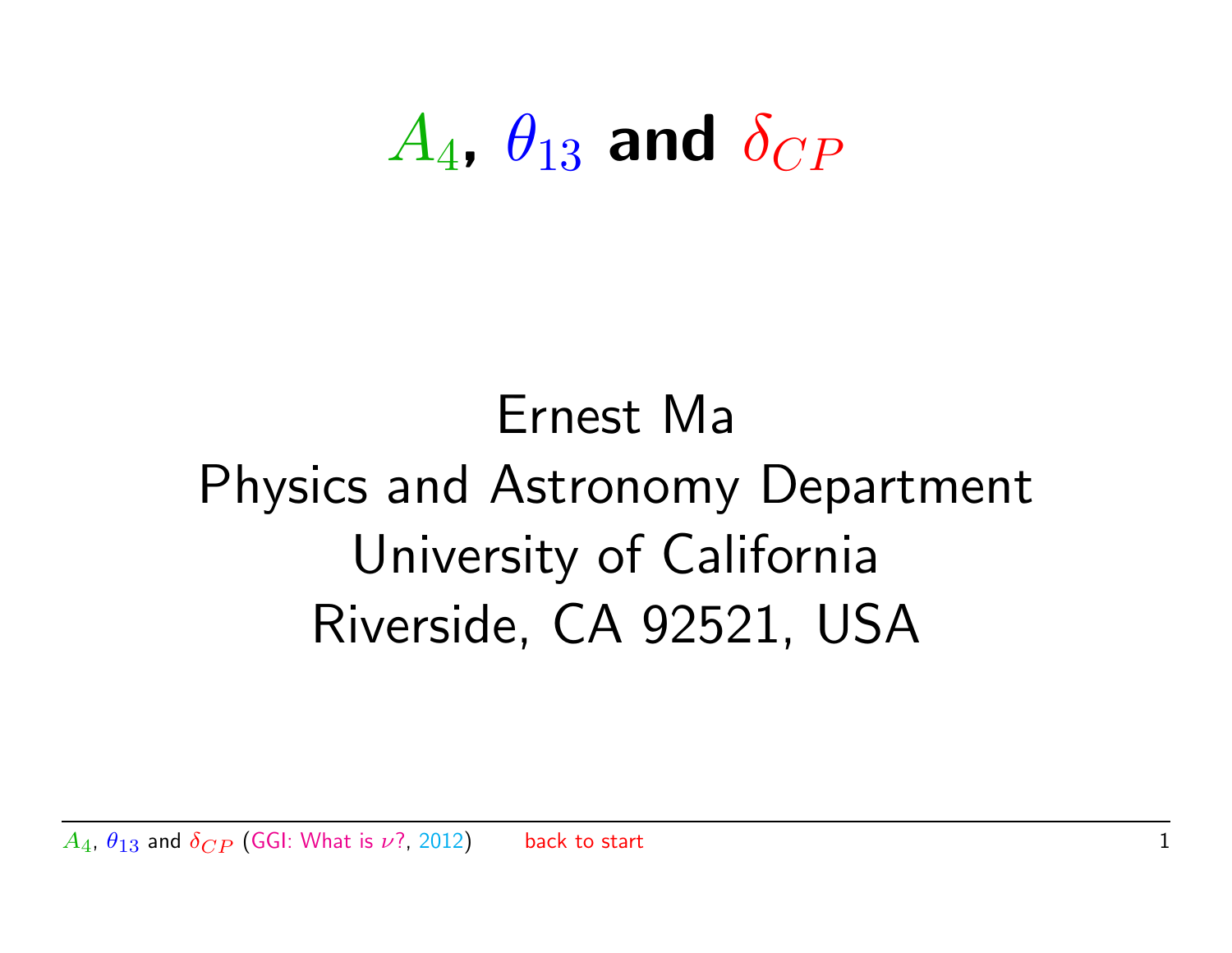### Contents

- <span id="page-1-0"></span>• [Short History of](#page-2-0)  $A_4$
- [Nonzero](#page-7-0)  $\theta_{13}$  in  $A_4$
- [Large](#page-10-0)  $\delta_{CP}$  in  $A_4$
- [Scotogenic Majorana Neutrino Mass](#page-18-0)
- [Scotogenic](#page-21-0) Nonzero  $\theta_{13}$  and Large  $\delta_{CP}$  in  $A_4$
- [Conclusion](#page-30-0)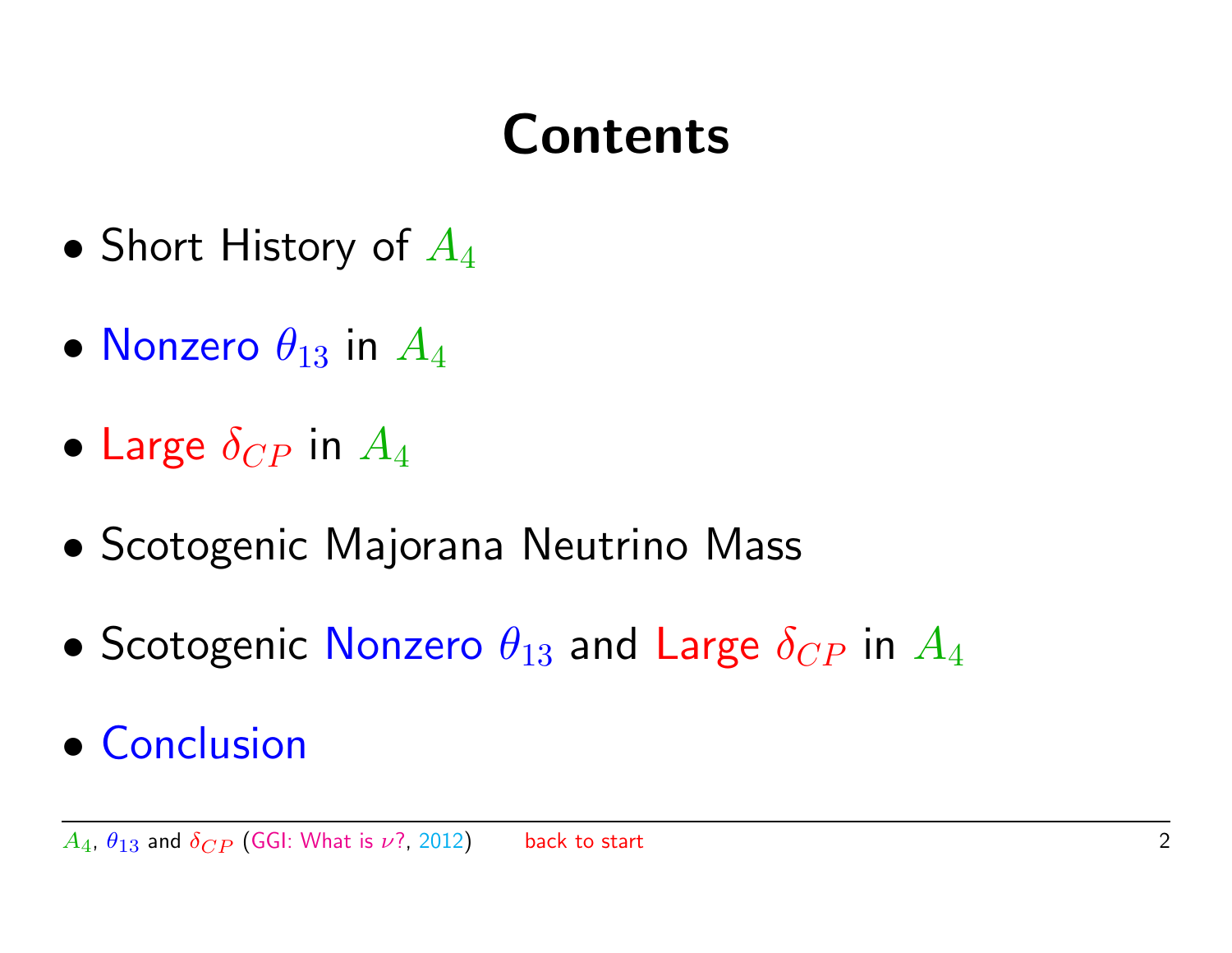#### Short History of  $A_4$

<span id="page-2-0"></span>In 1978, soon after the putative discovery of the third family of leptons and quarks, it was conjectured by Cabibbo and Wolfenstein independently that

$$
U_{CW}^{l\nu}=\frac{1}{\sqrt{3}}\begin{pmatrix}1&1&1\\1&\omega&\omega^2\\1&\omega^2&\omega\end{pmatrix},
$$

where  $\omega=\exp(2\pi i/3)=-1/2+i$ √  $3/2.$  This implies  $\sin^2\theta_{12} = \sin^2\theta_{23} = 1/2$ ,  $\sin^2\theta_{13} = 1/3$ ,  $\delta_{CP} = \pm \pi/2$ , i.e. bibitrimaximal mixing.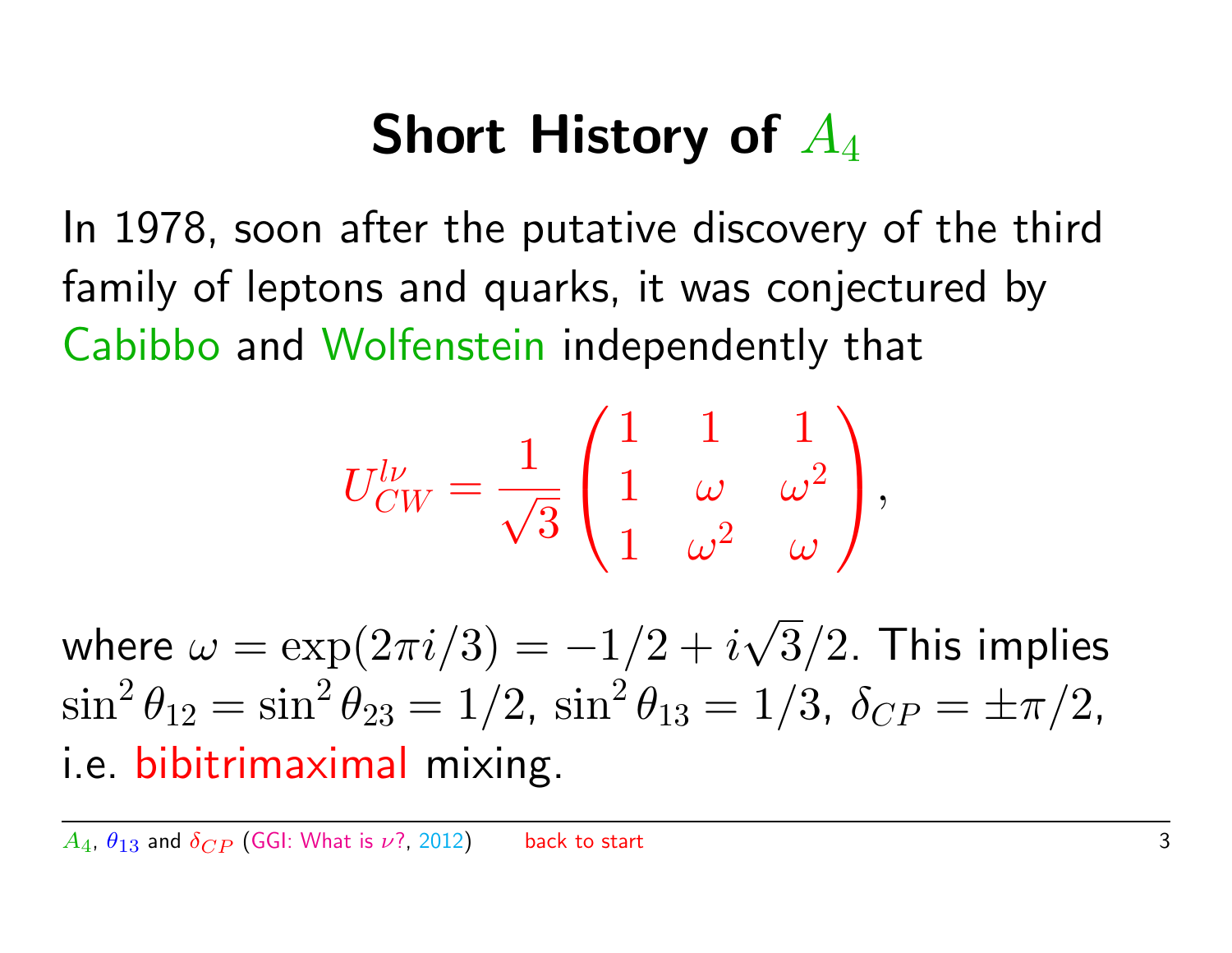In 2001, Ma/Rajasekaran showed that  $U_{CW}$  occurs in  $A_4$  which allows  $m_{e,\mu,\tau}$  to be arbitrary, predicting also  $\sin^2 2\theta_{atm}=1, \,\, \theta_{e3}=0.$  In 2002, Babu/Ma/Valle showed how  $\theta_{e3} \neq 0$  can be radiatively generated in  $A_4$ with  $\delta_{CP} = \pm \pi/2$ , i.e. maximum CP violation.

In 2002, Harrison/Perkins/Scott, after abandoning their bimaximal and trimaximal hypotheses, proposed the tribimaximal mixing matrix, i.e.

$$
U_{l\nu}^{HPS} = \begin{pmatrix} \sqrt{2/3} & 1/\sqrt{3} & 0\\ -1/\sqrt{6} & 1/\sqrt{3} & -1/\sqrt{2} \\ -1/\sqrt{6} & 1/\sqrt{3} & 1/\sqrt{2} \end{pmatrix} \sim (\eta_8, \eta_1, \pi^0)
$$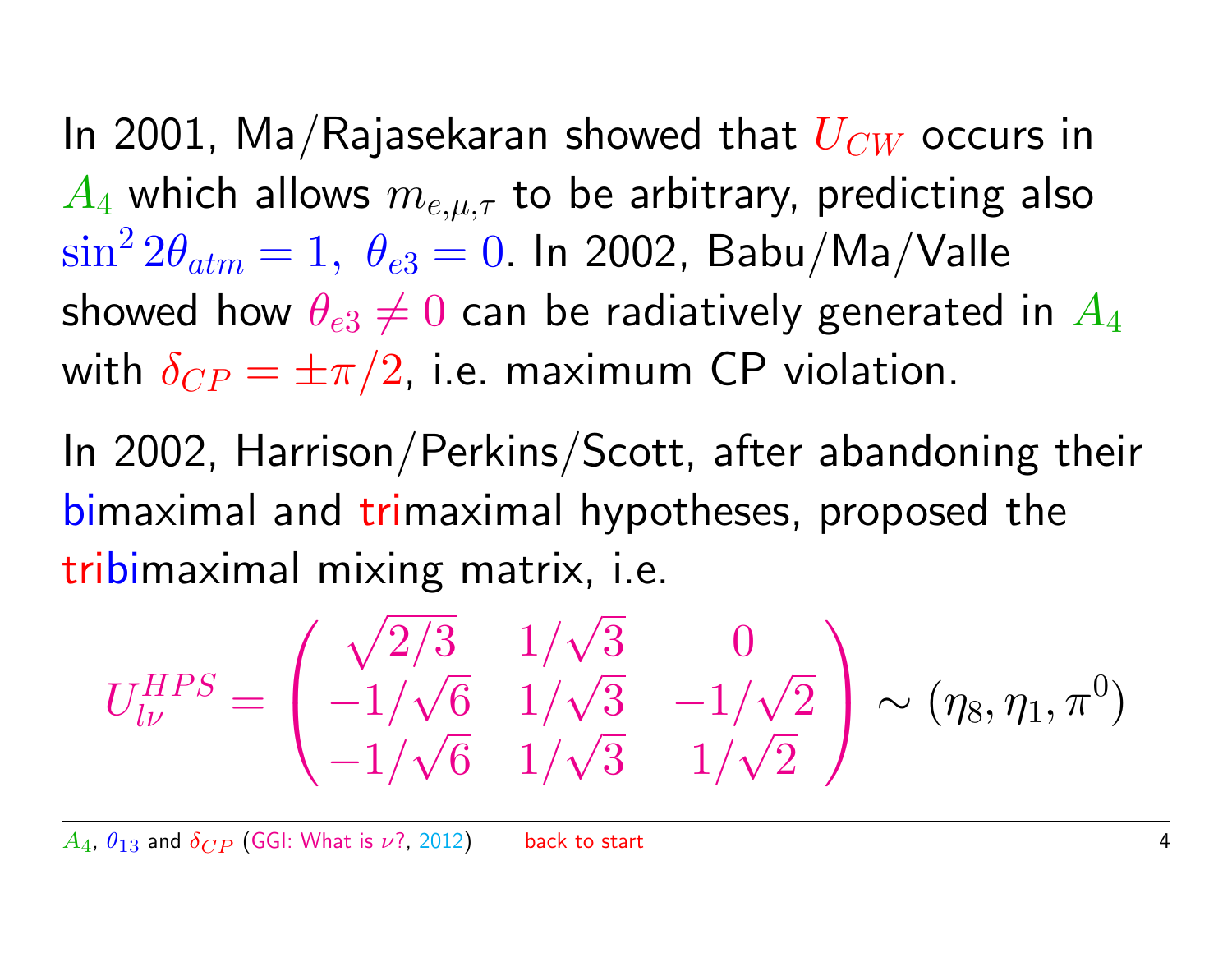This means  $\sin^2 2\theta_{atm} = 1$ ,  $\tan^2 \theta_{sol} = 1/2$ ,  $\theta_{e3} = 0$ . In 2004, I showed that this tribimaximal mixing may be obtained in  $A_4$ , with

$$
U_{CW}^{\dagger} M_{\nu} U_{CW} = \begin{pmatrix} a+2b & 0 & 0 \\ 0 & a-b & d \\ 0 & d & a-b \end{pmatrix},
$$

in the basis that  $M_l$  is diagonal. At that time  $\mathsf{SNO}$  data gave  $\tan^{2}\theta_{sol}=0.40\pm0.05$ , but it was changed in early 2005 to  $0.45 \pm 0.05$ . Tribimaximal mixing and  $A_4$  then became part of the lexicon of the neutrino theorist.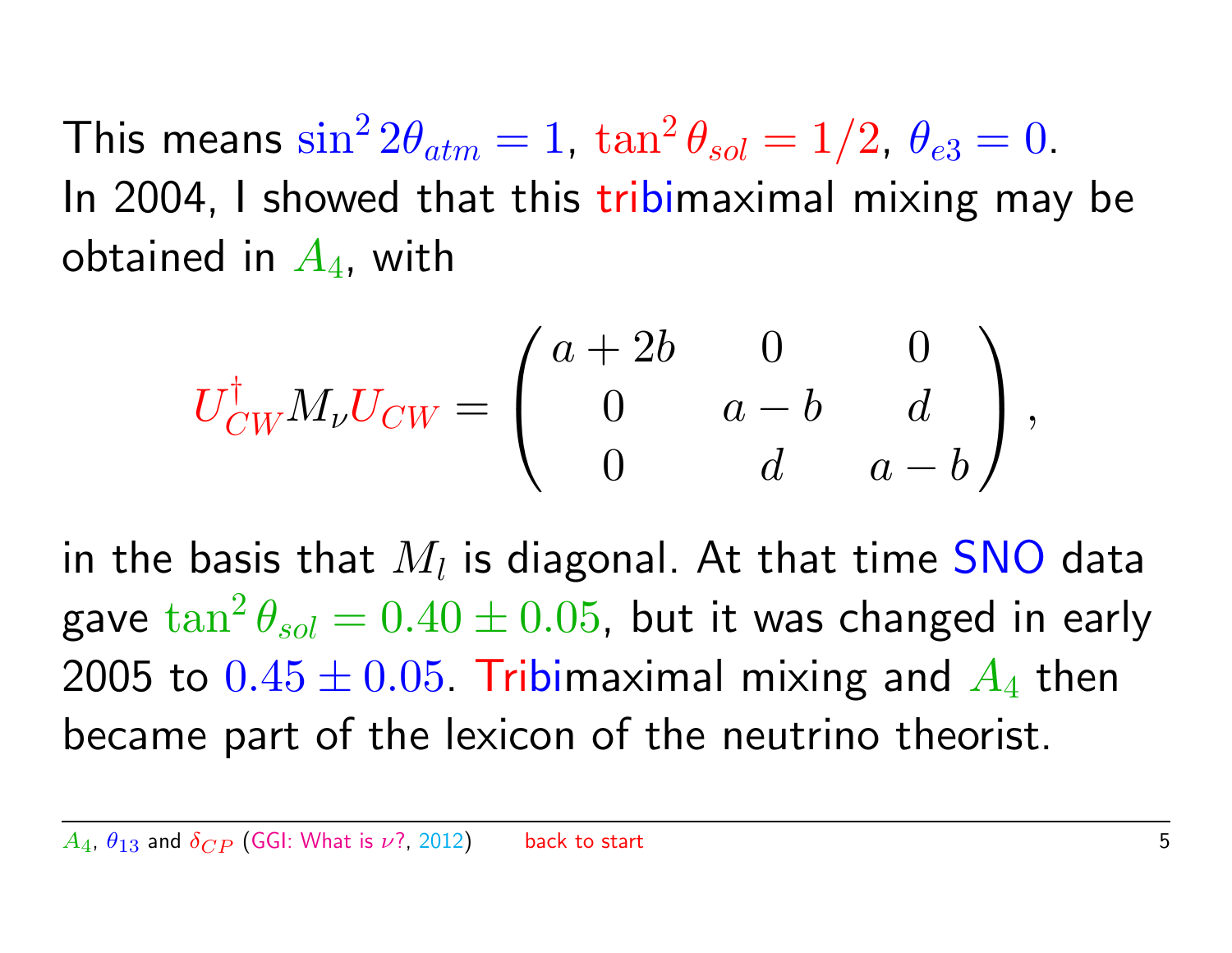After the 2005 SNO revision, two  $A_4$  models quickly appeared. (I) Altarelli/Feruglio:

$$
U_{CW}^\dagger M_\nu U_{CW} = \begin{pmatrix} a & 0 & 0 \\ 0 & a & d \\ 0 & d & a \end{pmatrix},
$$

i.e.  $b = 0$ , and (II) Babu/He:

$$
U_{CW}^{\dagger} M_{\nu} U_{CW} = \begin{pmatrix} a' - d^2/a' & 0 & 0 \\ 0 & a' & d \\ 0 & d & a' \end{pmatrix},
$$

i.e. 
$$
d^2 = 3b(b - a)
$$
.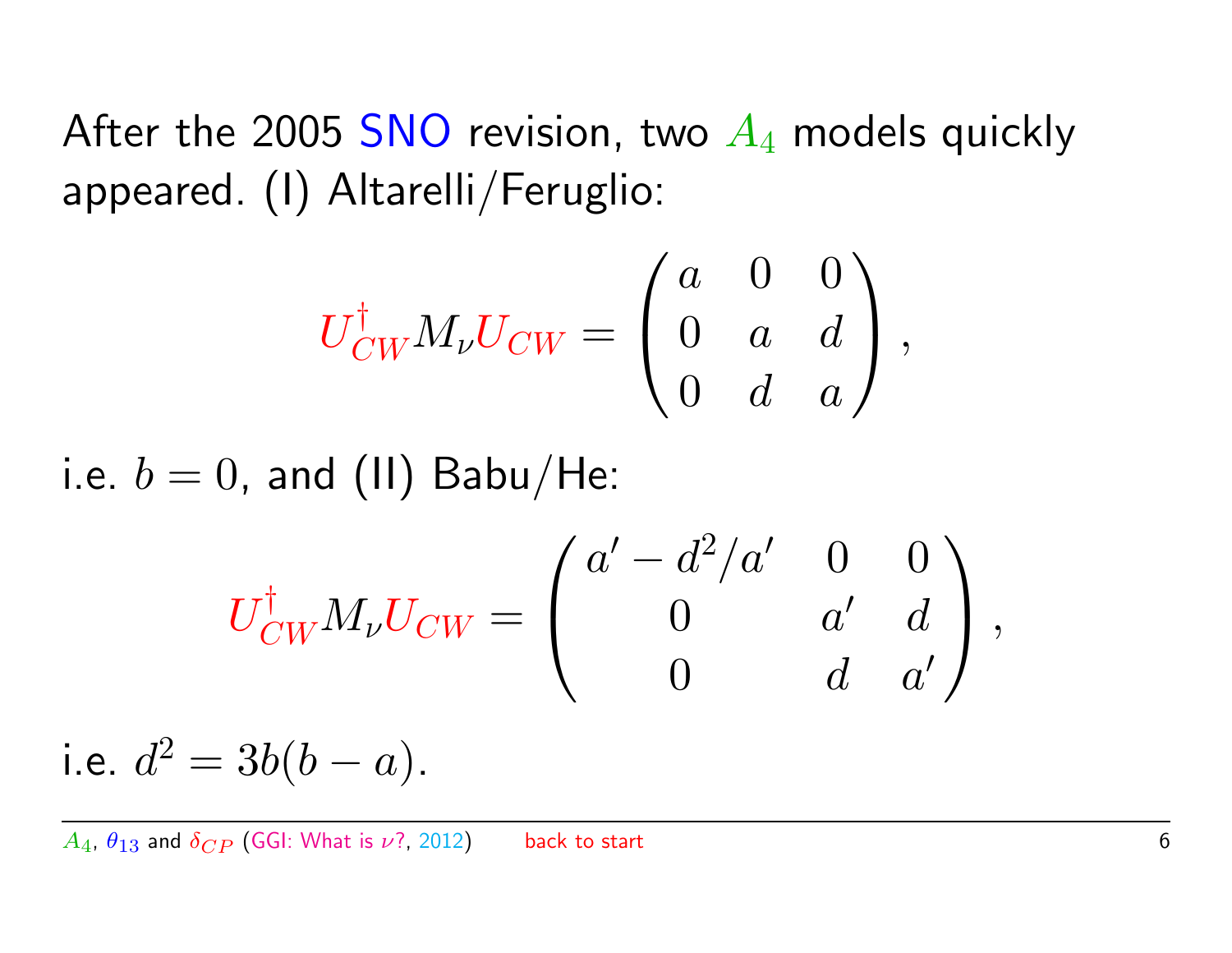The challenge is to prove experimentally that  $A_4$  exists. If  $A_4$  is realized by a renormalizable theory at the electroweak scale, then the extra Higgs doublets required will bear this information. Specifically,  $A_4$  breaks to the residual symmetry  $Z_3$  in the charged-lepton sector, and all Higgs Yukawa interactions are determined in terms of lepton masses. This notion of lepton flavor triality [Ma(2010)] (exact if neutrino masses are zero) may be the key to such a proof, and these exotic Higgs doublets could be seen at the LHC:  $Cao/Khaliii/Ma/Okada(2011);$ Cao/Damanik/Ma/Wegman(2011).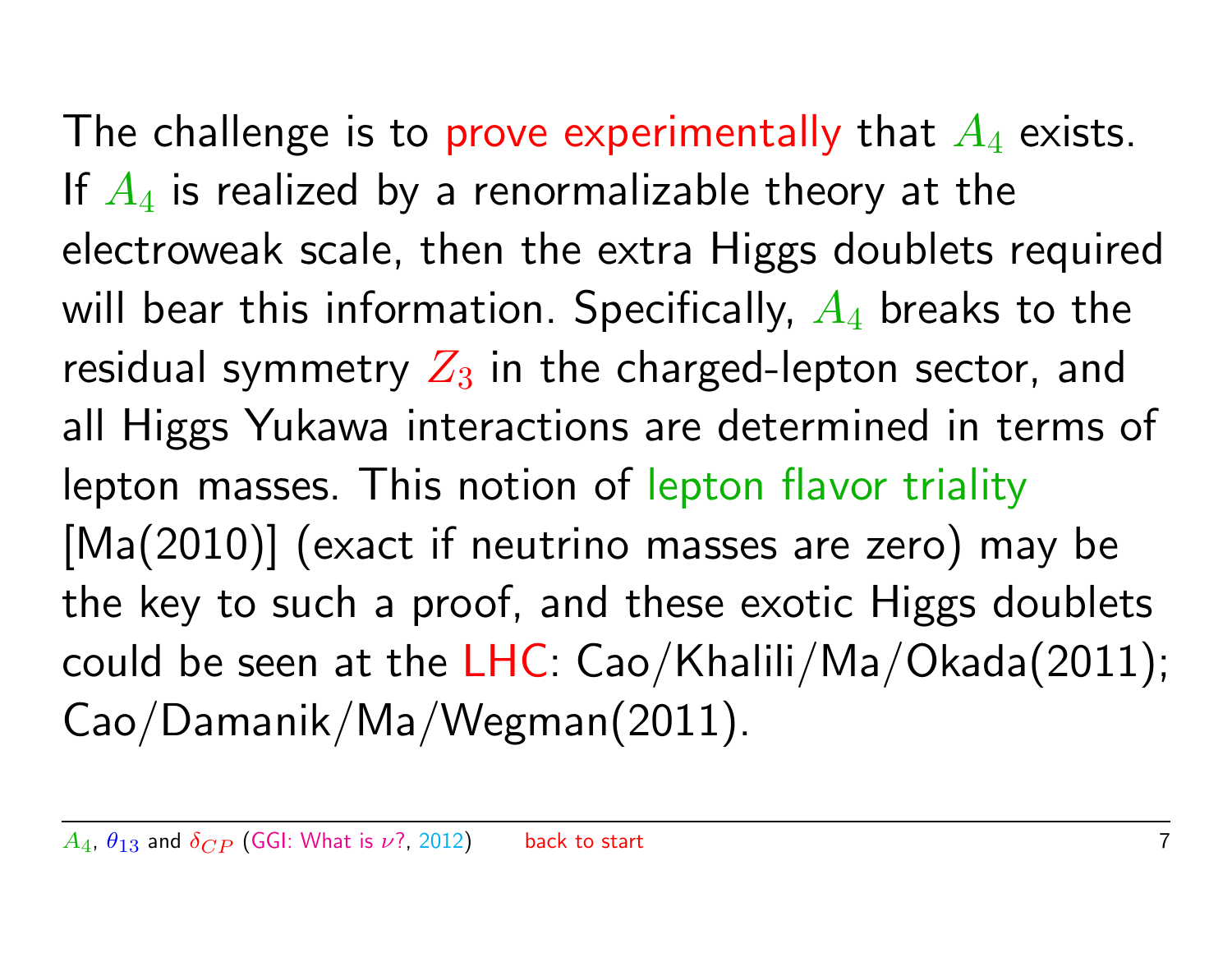#### Nonzero  $\theta_{13}$  in  $A_4$

<span id="page-7-0"></span>There is now very strong experimental evidence for nonzero  $\theta_{13}$ .

Daya Bay:  $\sin^2 2\theta_{13} = 0.089 \pm 0.010 \pm 0.005$ , RENO:  $\sin^2 2\theta_{13} = 0.113 \pm 0.013 \pm 0.019$ , Double CHOOZ:  $\sin^2 2\theta_{13} = 0.109 \pm 0.030 \pm 0.025$ , and also some evidence for nonmaximal  $\theta_{23}$ : MINOS:  $\sin^2 2\theta_{23} = 0.96 \pm 0.04$ .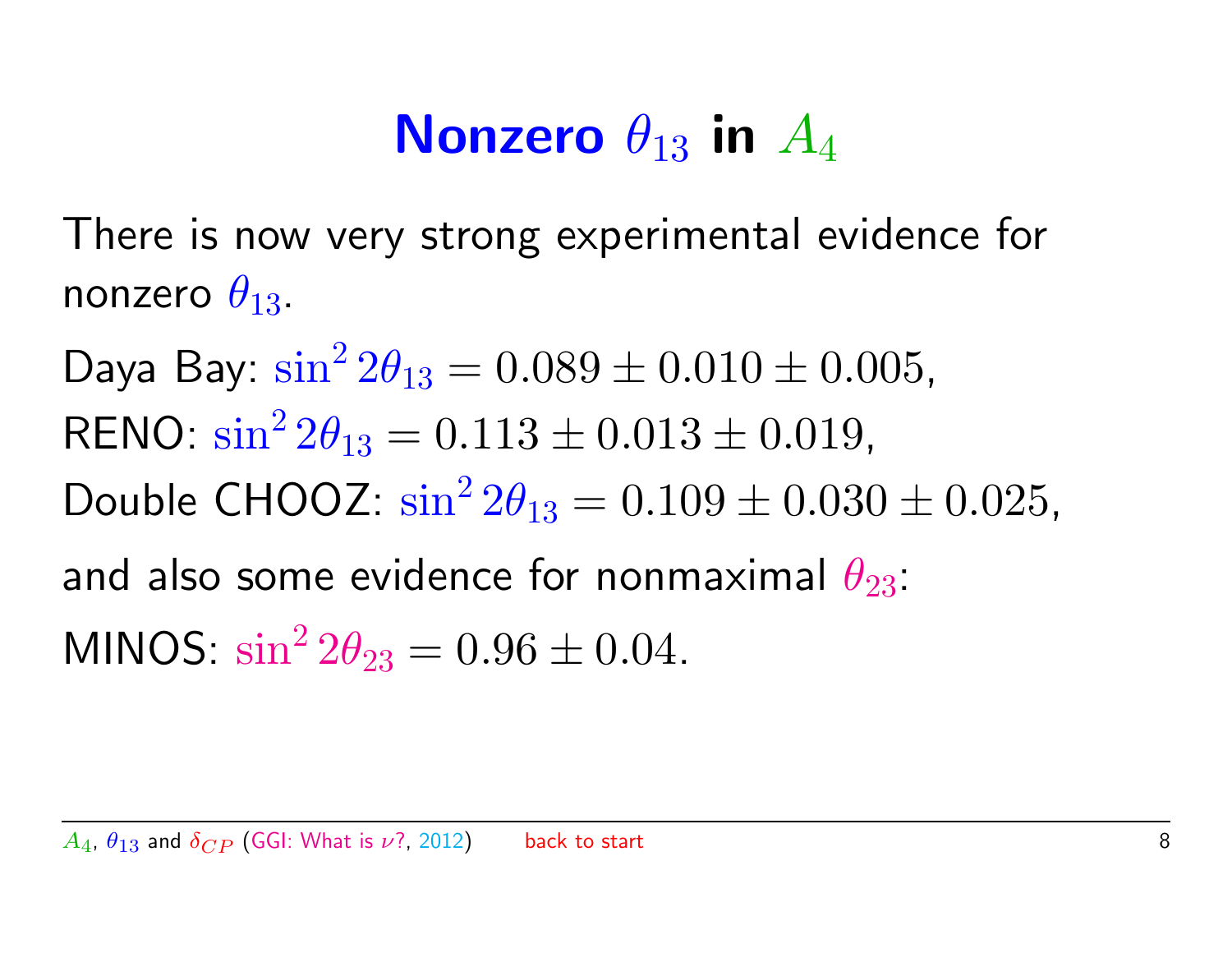In the  $A_4$  basis, let

$$
\mathcal{M}_{\nu} = \begin{pmatrix} a & f & e \\ f & a & d \\ e & d & a \end{pmatrix},
$$

from 4 Higgs triplets  $\sim 1, 3$  under  $A_4$ . The old idea was to enforce  $e = f = 0$  to obtain tribimaximal mixing. Technically this was very difficult (but not impossible) to do. Suppose  $d,e,f$  are arbitrary (which is very easy to do), and let  $b=(e+f)/\sqrt{2}$  and  $c=(e-f)/\sqrt{2}$ , then Ditrary (WILCH is very e in the tribimaximal basis,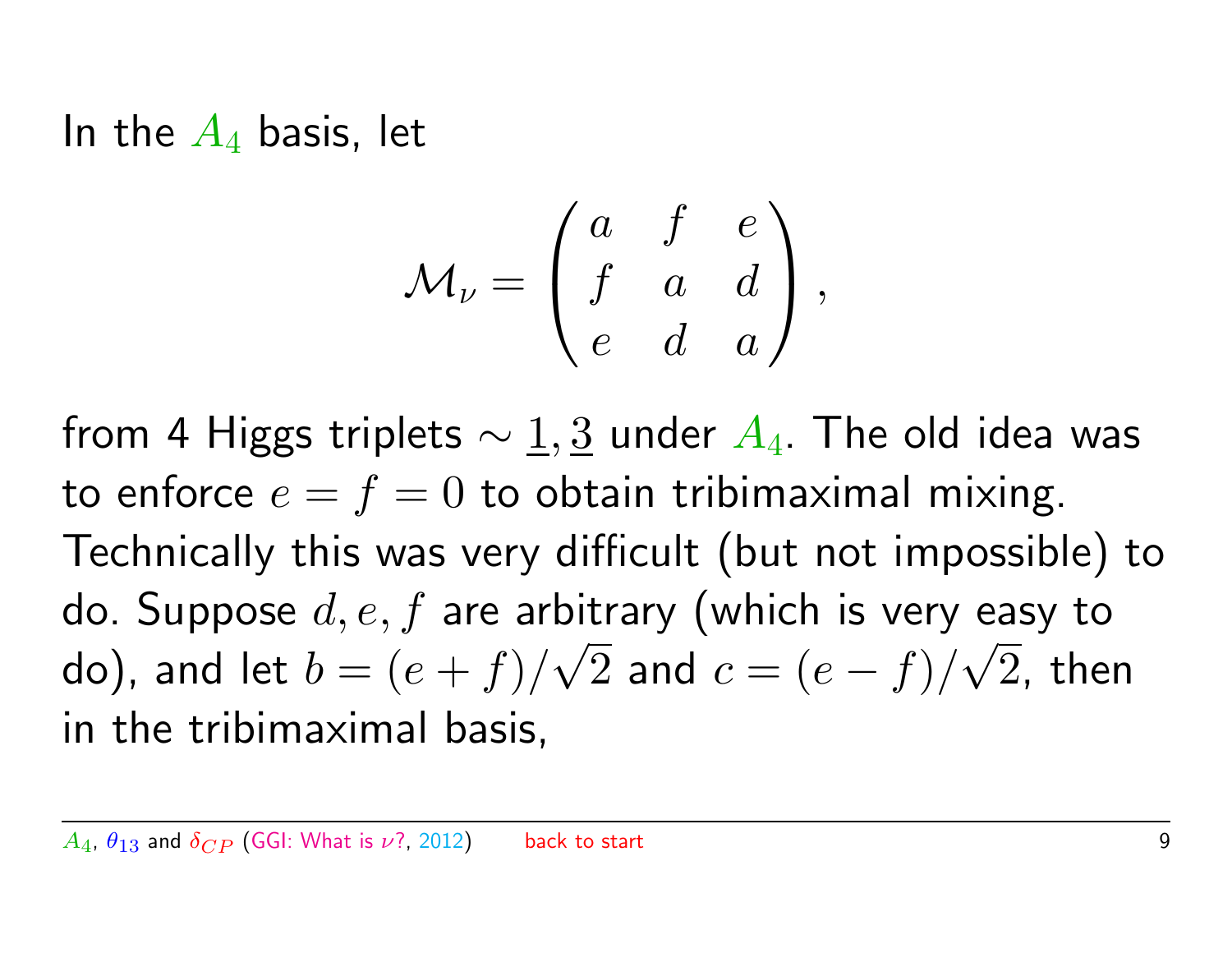$$
\mathcal{M}_{\nu}^{(1,2,3)}=\left(\begin{array}{cccc} a+d & b & 0 \\ b & a & c \\ 0 & c & a-d \end{array}\right),
$$

Note that the  $(1,3)$  and  $(3,1)$  entries are automatically zero. If  $a, b, c, d$  are all real, then

$$
\sin^2 2\theta_{23} \simeq 1 - 2\sin^2 2\theta_{13}.
$$

Since  $\sin^2 2\theta_{23} > 0.92$ , it would predict  $\sin^2 2\theta_{13} < 0.04$ , which is of course excluded by recent data. This looks like bad news, but it is actually good news.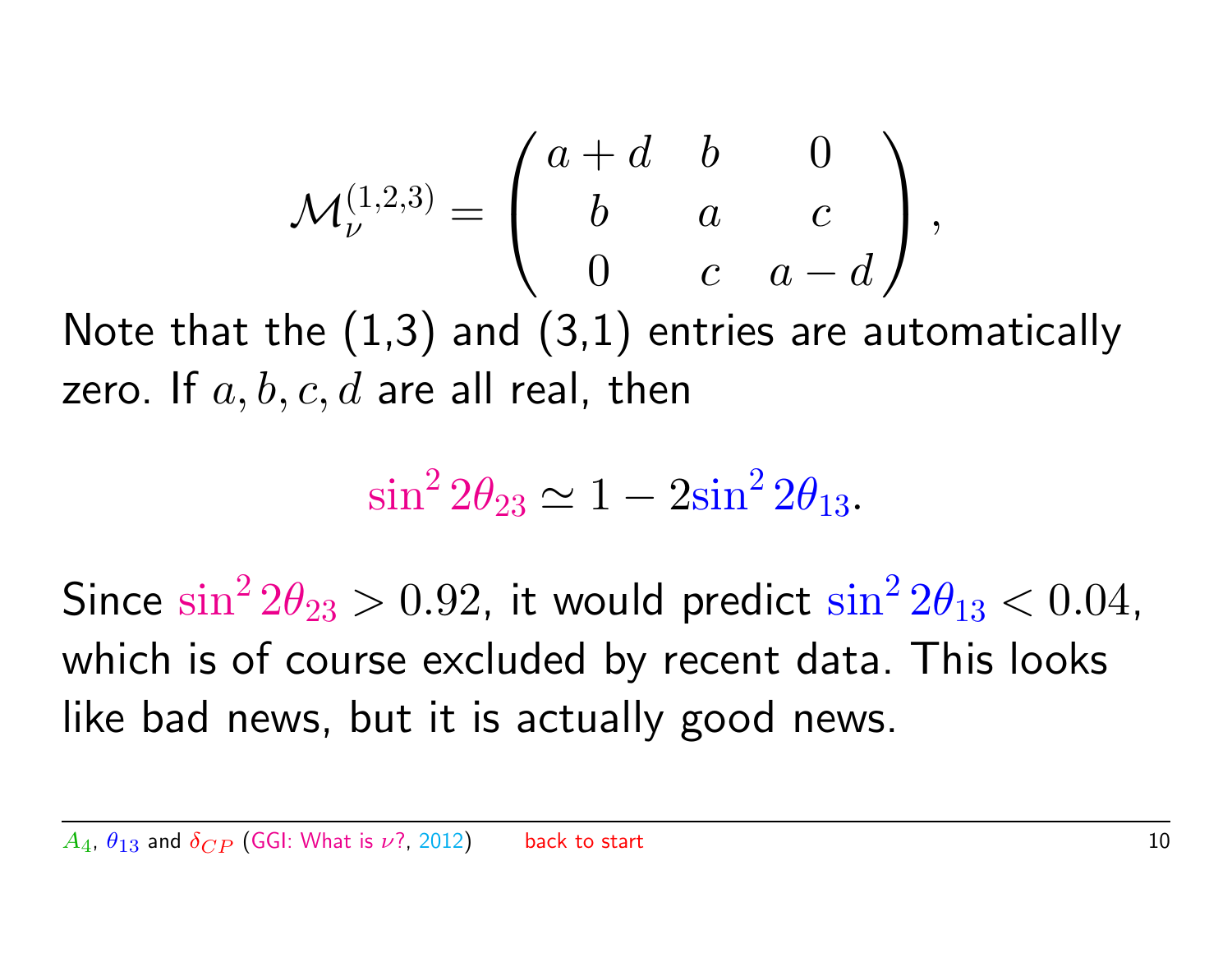## Large  $\delta_{CP}$  in  $A_4$

<span id="page-10-0"></span>In general,  $a, b, c, d$  are not real, although  $a$  may be chosen real by convention. What the  $A_4$  structure tells us is that there are relationships among the three masses, the three angles and the three phases.

To see how this works, let  $b = 0$  (which may be maintained by an interchange symmetry), then  $\mathcal{M}_{\nu}^{(1,2,3)}$ can be diagonalized exactly by  $U_{\epsilon}$  with an angle  $\theta$ and a phase  $\phi$ .

Let  $U^{\prime}=U_{TB}U_{\epsilon}^{T}$  $\epsilon^{T}_{\epsilon}$ , then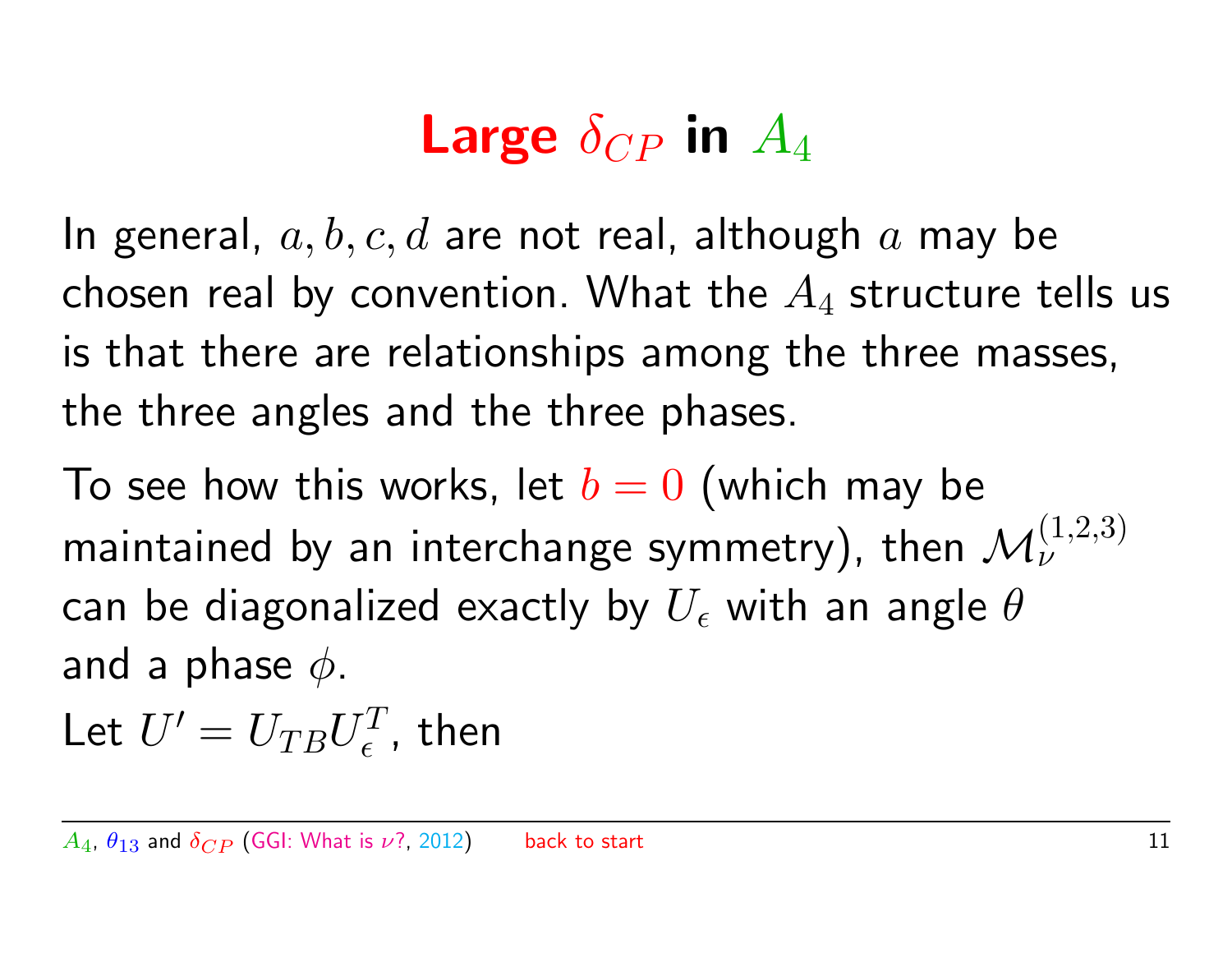$$
U'_{e1} = \sqrt{\frac{2}{3}}, \quad U'_{e2} = \frac{\cos \theta}{\sqrt{3}}, \quad U'_{e3} = -\frac{\sin \theta}{\sqrt{3}} e^{-i\phi},
$$
  
\n
$$
U'_{\mu 3} = -\frac{\cos \theta}{\sqrt{2}} - \frac{\sin \theta}{\sqrt{3}} e^{-i\phi}, \quad U'_{\tau 3} = \frac{\cos \theta}{\sqrt{2}} - \frac{\sin \theta}{\sqrt{3}} e^{-i\phi}.
$$
  
\nThe angles  $\theta_{12}$ ,  $\theta_{23}$ ,  $\theta_{13}$ , and the phase  $\delta_{CP}$  are extracted from  $\tan^2 \theta_{12} = |U'_{e2}/U'_{e1}|^2$ ,  $\tan^2 \theta_{23} = |U'_{\mu 3}/U'_{\tau 3}|^2$ , and  $\sin \theta_{13} e^{-i\delta_{CP}} = U'_{e3} e^{-i\alpha'_{3}/2}$ , where  $\alpha'_{3}$  depends on the specific values of the mass matrix. As a result,

$$
\tan^2\theta_{12}=\frac{1-3\sin^2\theta_{13}}{2},
$$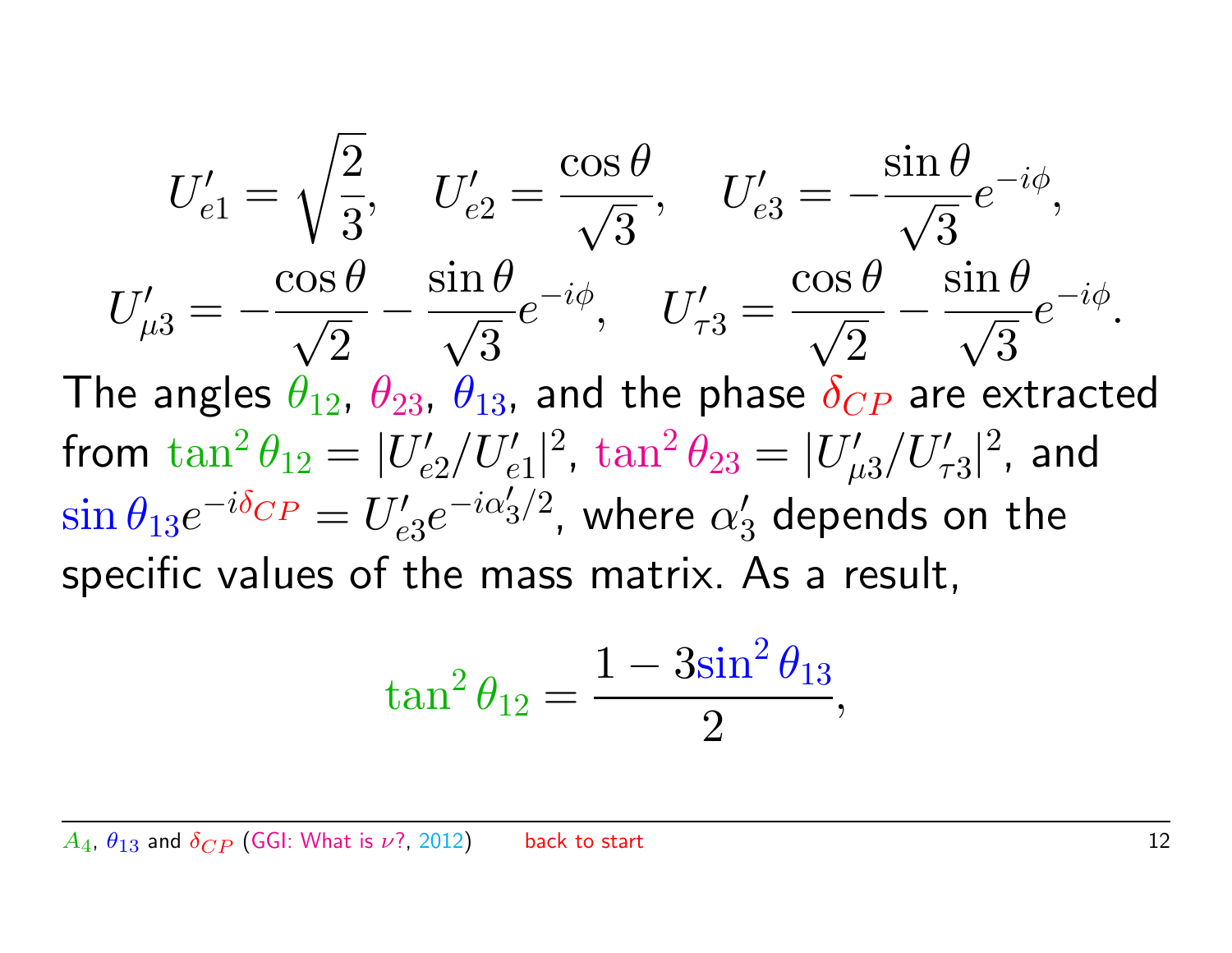

 $\sin^2 2\theta_{12}$  versus  $\sin^2 2\theta_{13}$ .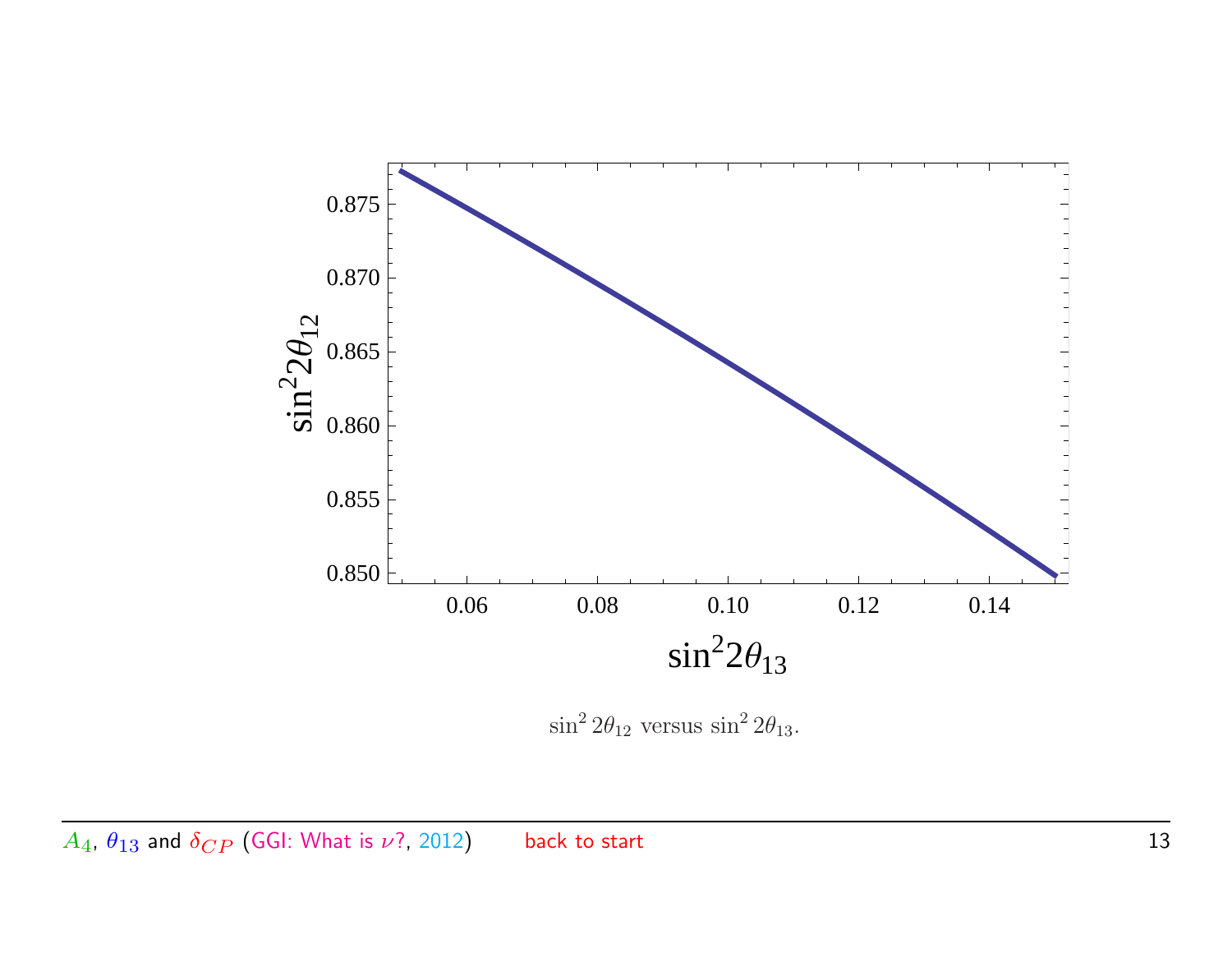$$
\tan^2 \theta_{23} = \frac{\left(1 - \frac{\sqrt{2} \sin \theta_{13} \cos \phi}{\sqrt{1 - 3 \sin^2 \theta_{13}}}\right)^2 + \frac{2 \sin^2 \theta_{13} \sin^2 \phi}{1 - 3 \sin^2 \theta_{13}}}{\left(1 + \frac{\sqrt{2} \sin \theta_{13} \cos \phi}{\sqrt{1 - 3 \sin^2 \theta_{13}}}\right)^2 + \frac{2 \sin^2 \theta_{13} \sin^2 \phi}{1 - 3 \sin^2 \theta_{13}}}.
$$

Let  $\sin^2 \theta_{13} = 0.16$  (i.e.  $\sin^2 2\theta_{13} = 0.10$ ) and  $Im(c) = 0$ , then  $\phi=0$ , and  $\sin^2 2\theta_{23}=0.80$ , which is ruled out. Thus  $\sin^2 2\theta_{23} > 0.92$  implies  $|\tan \phi| > 1.2$ .

In a full numerical analysis with  $b, d$  real and  $c$  complex [Ishimori/Ma(2012)],  $|\tan \delta_{CP}|$  is obtained as a function of  $\sin^2 2\theta_{13}$  (for normal hierarchy only).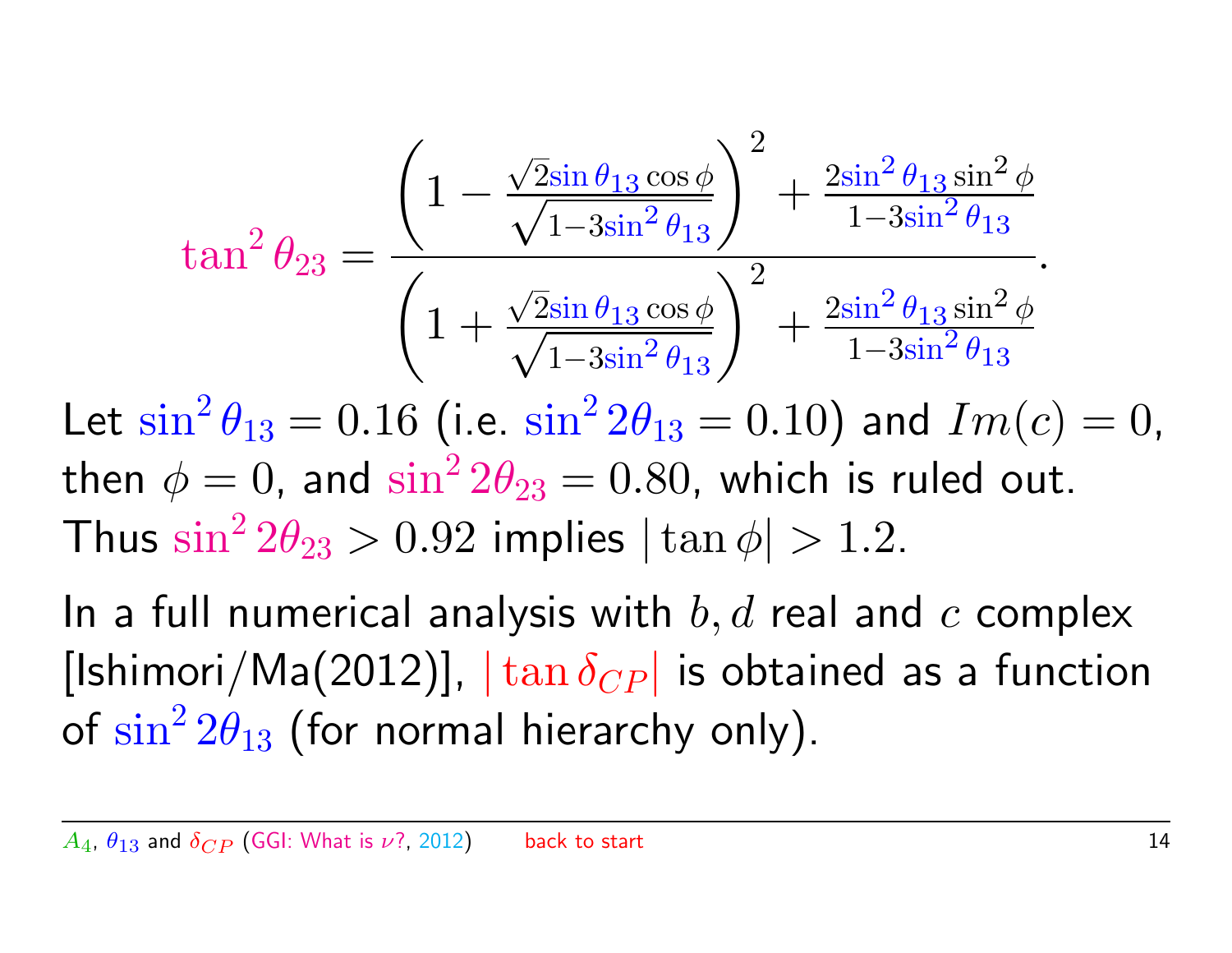

 $|\tan \delta_{CP}|$  versus  $\sin^2 2\theta_{13}$  for  $\sin^2 2\theta_{23} = 0.92$  and 0.96.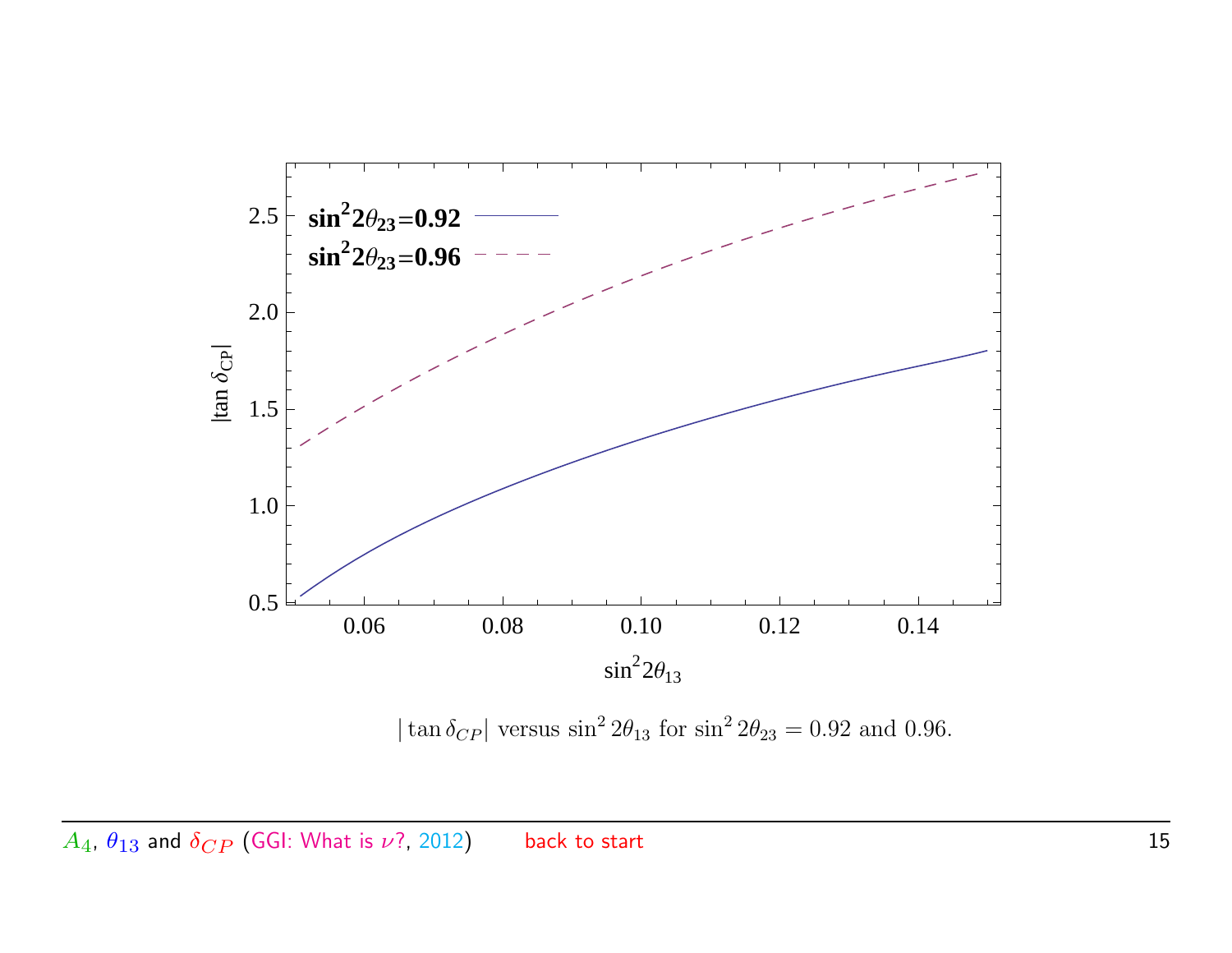

Parameter b versus  $\sin^2 2\theta_{13}$  for  $\sin^2 2\theta_{23} = 0.92$  and 0.96.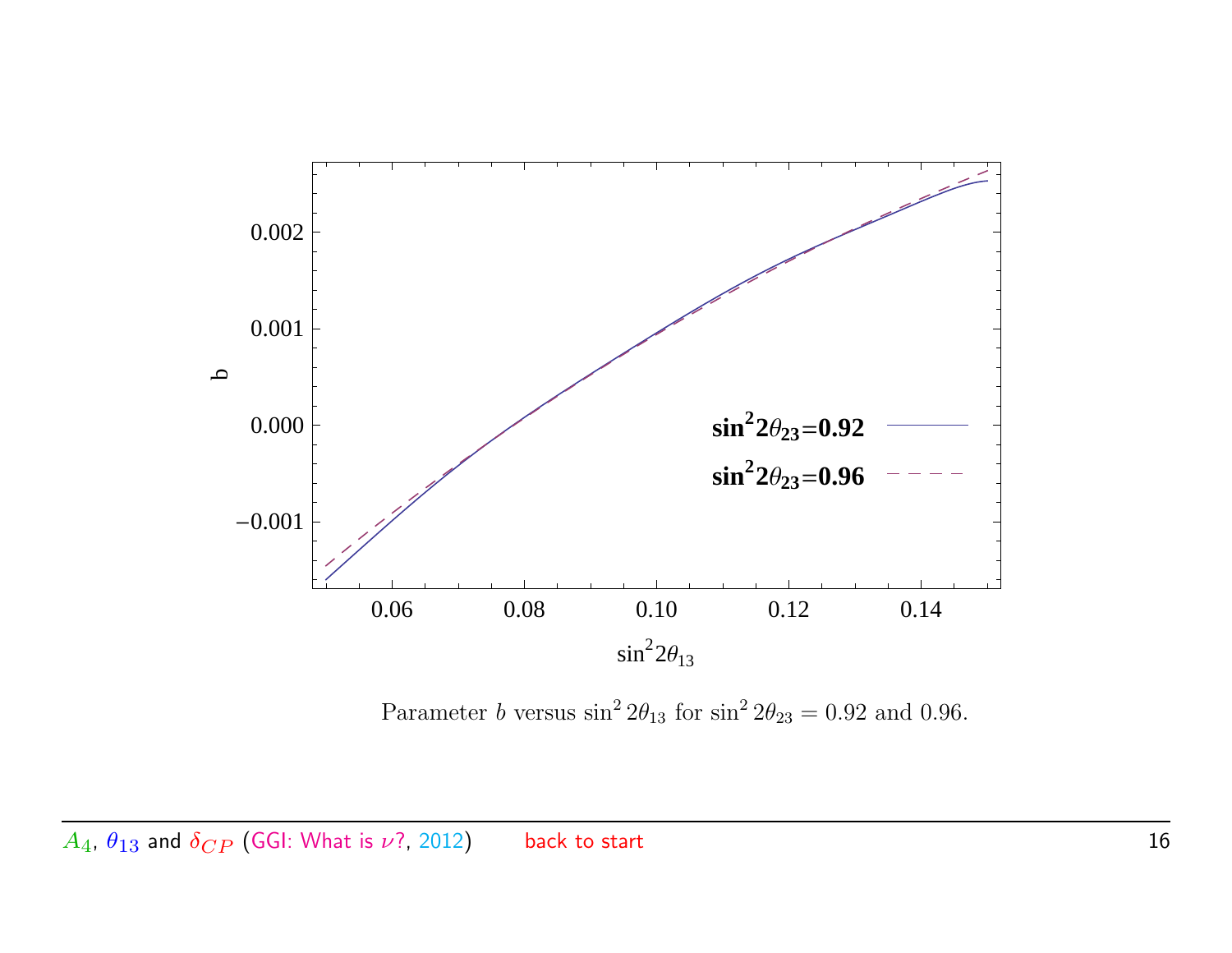

Physical neutrino masses and the effective neutrino mass  $m_{ee}$ in neutrinoless double beta decay for  $\sin^2 2\theta_{23} = 0.96$ .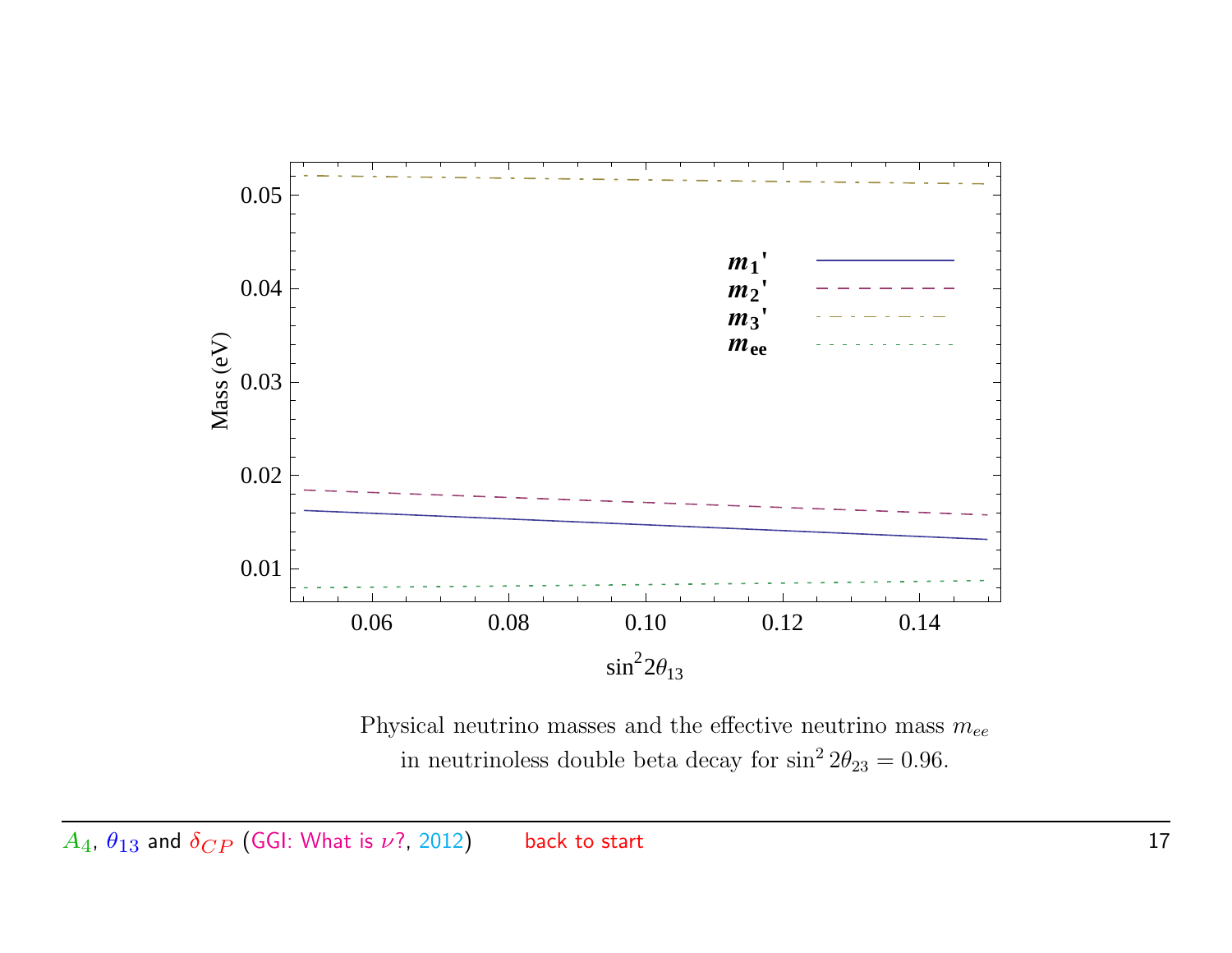

 $A_4$  parameters for  $\sin^2 2\theta_{23} = 0.96$ .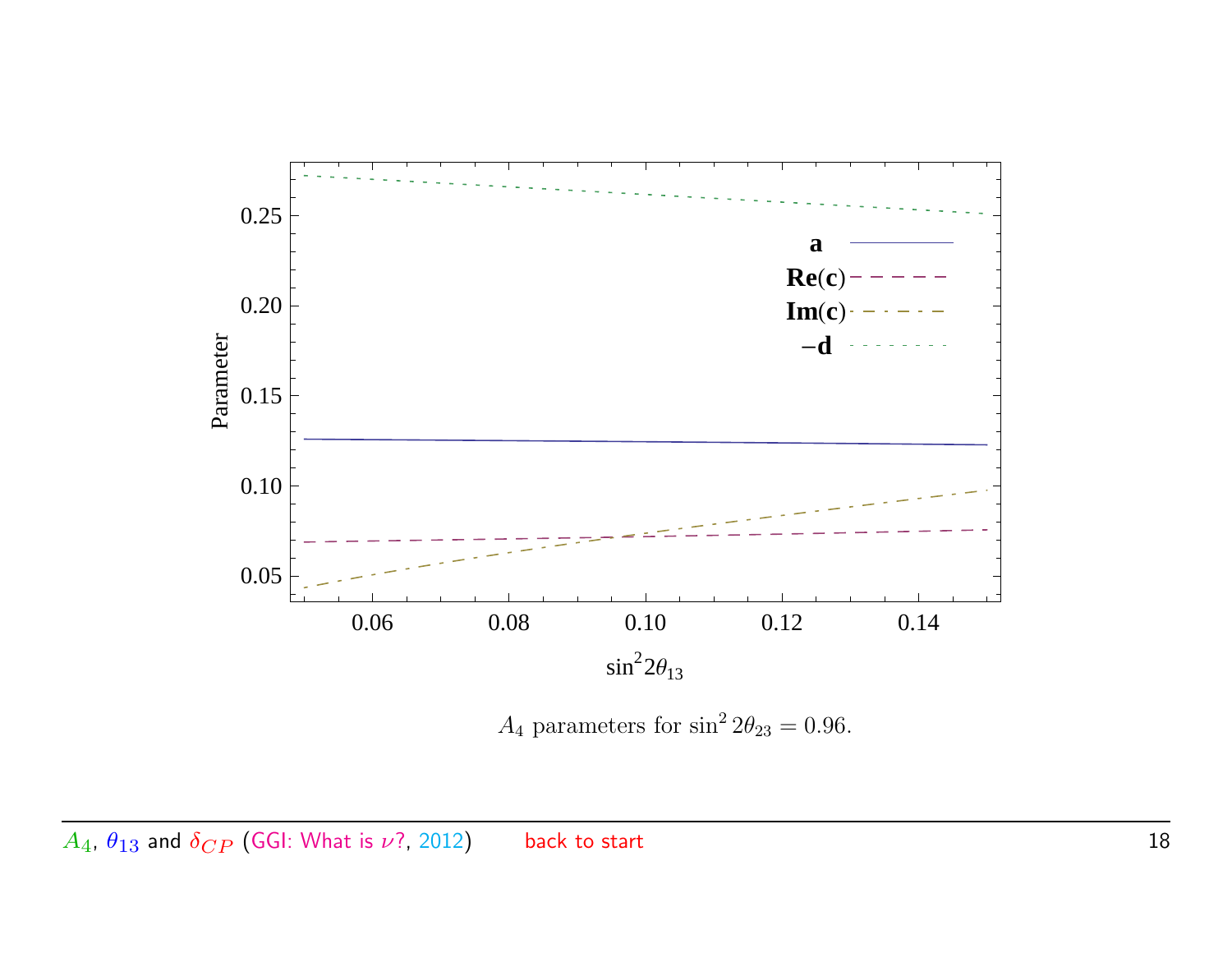#### Scotogenic Majorana Neutrino Mass

<span id="page-18-0"></span>Neutrino mass is linked to dark matter in a one-loop mechanism [Ma(2006)] by having a second scalar doublet  $(\eta^+,\eta^0)$  and three neutral fermion singlets  $N_i$ , all of which are odd under an exactly conserved  $Z_2$  whereas all standard-model particles are even. This may be called 'scotogenic' from the Greek 'scotos' meaning darkness. The  $\eta$  doublet was proposed two months later by itself [Barbieri/Hall/Rychkov(2006)] and became known as 'inert', although it has both gauge and scalar interactions.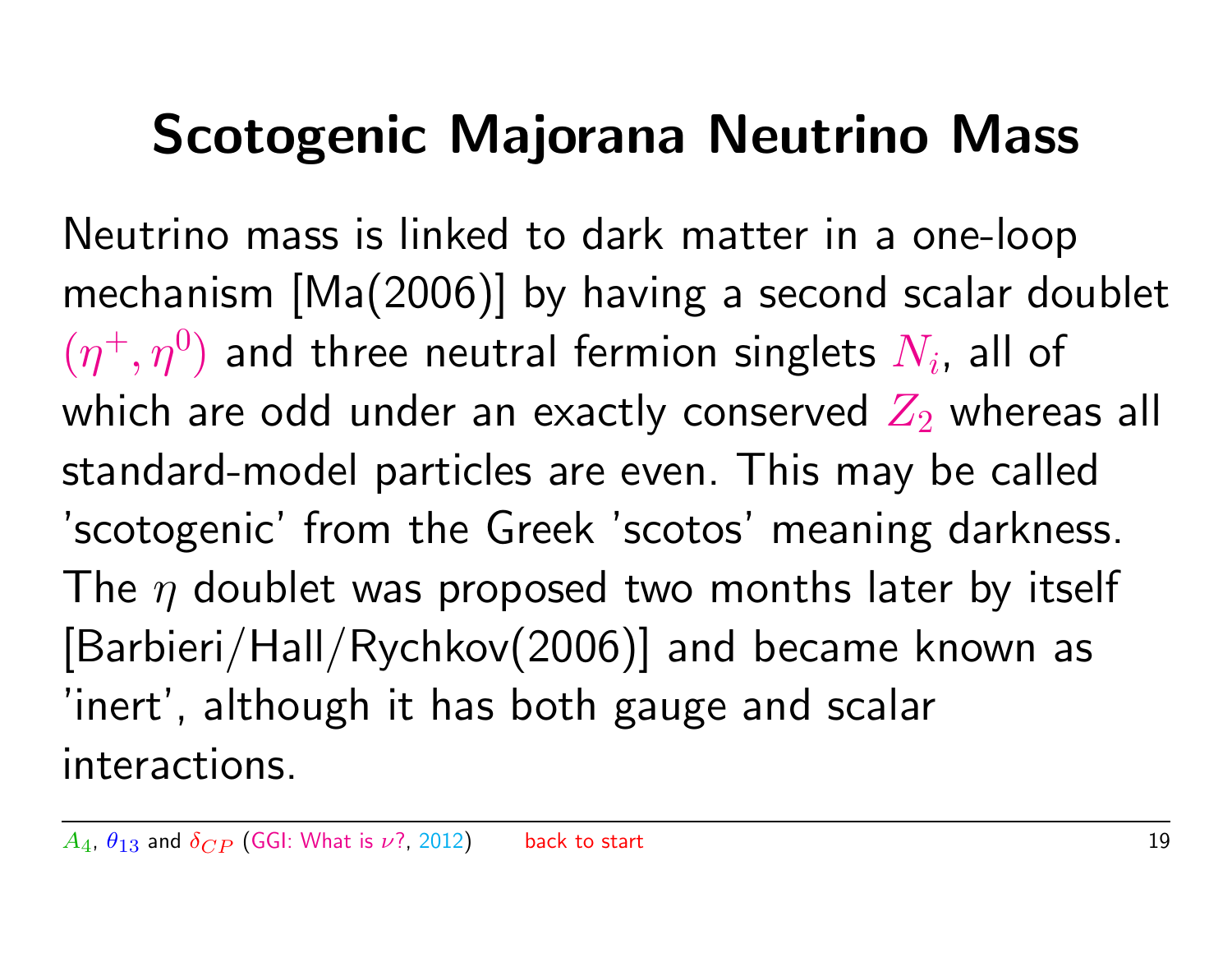

Scotogenic Majorana neutrino mass.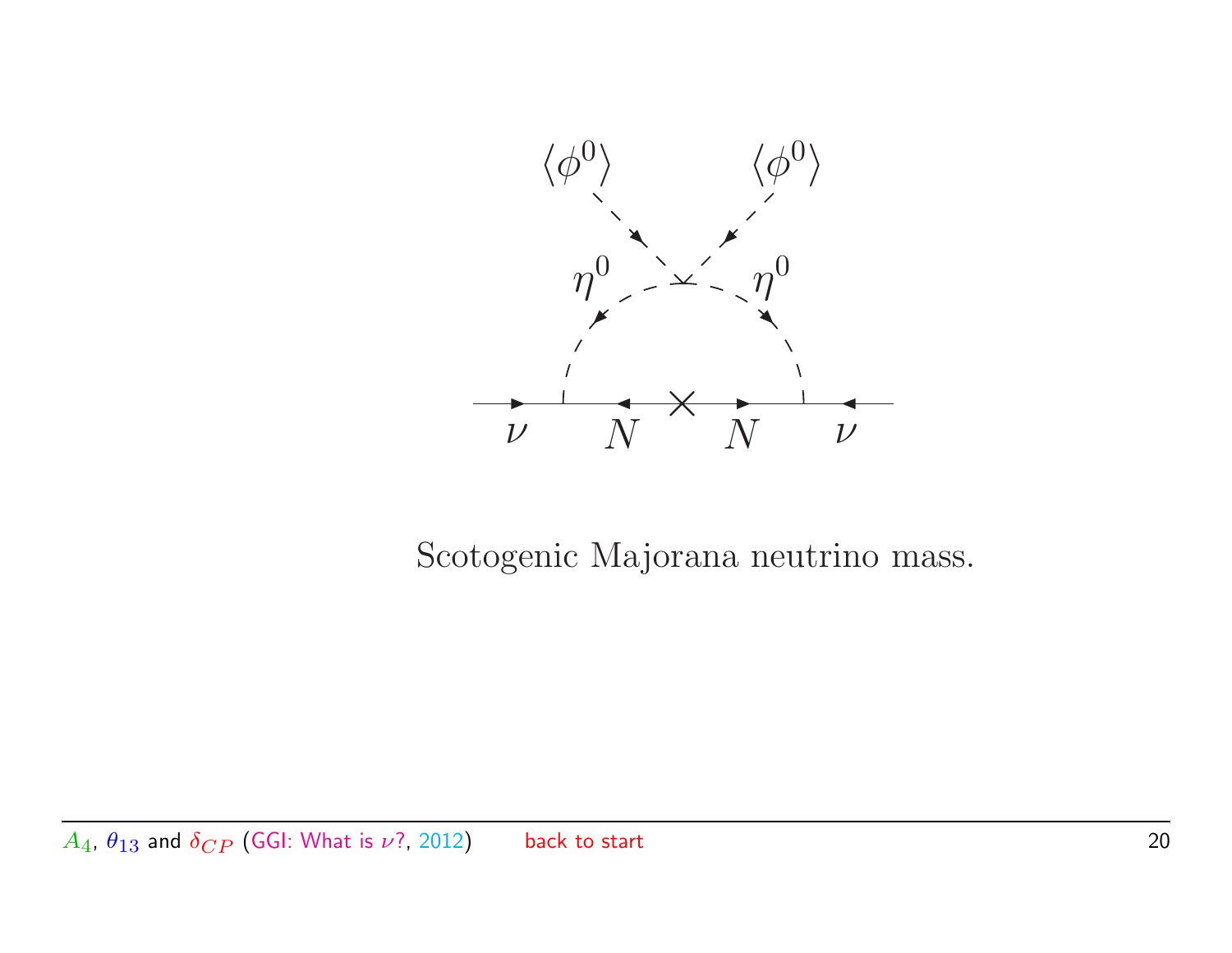The one-loop diagram for scotogenic Majorana neutrino mass is exactly calculable from the exchange of  $Re(\eta^0)$ and  $Im(\eta^0)$  and is given by

$$
\sum_k \frac{h_{ik} h_{jk} M_k}{16 \pi^2} \left[ \frac{m_R^2}{m_R^2 - M_k^2} \ln \frac{m_R^2}{M_k^2} - \frac{m_I^2}{m_I^2 - M_k^2} \ln \frac{m_I^2}{M_k^2} \right].
$$

In the limit

 $m_R^2 - m_I^2 = 2 \lambda_5 v^2 << m_0^2 = (m_R^2 + m_I^2)/2 << M_k^2$ , this reduces to the so-called radiative seesaw:

$$
\frac{\lambda_5 v^2}{8\pi^2}\sum_k \frac{h_{ik}h_{jk}}{M_k}\left[\ln\frac{M_k^2}{m_0^2}-1\right].
$$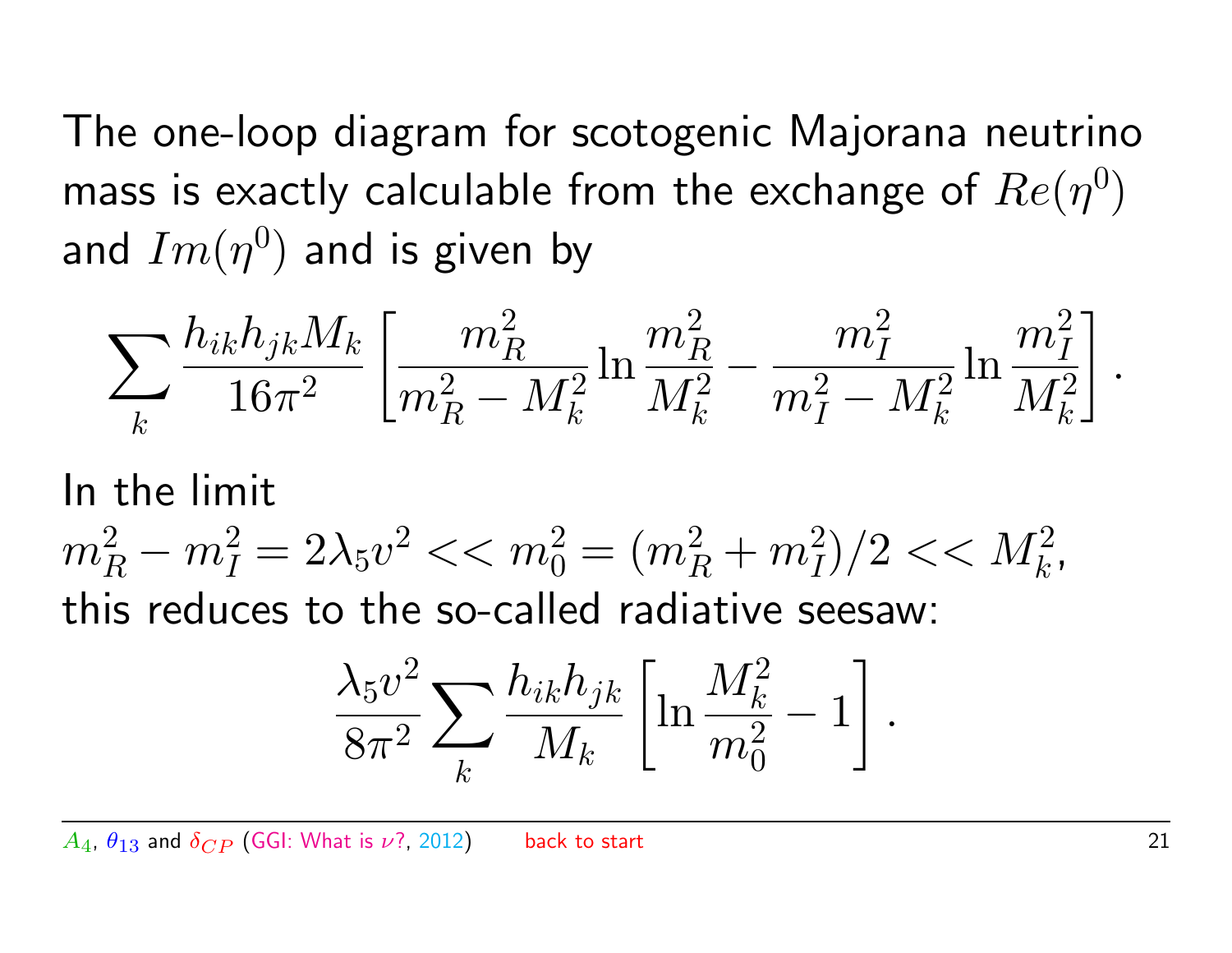# Scotogenic Nonzero  $\theta_{13}$  and Large  $\delta_{CP}$  in  $A_4$

<span id="page-21-0"></span>Let  $(\nu_i, l_i) \sim \underline{3}, l_i^c \sim \underline{1}, \underline{1}', \underline{1}''$  as before. Add  $(\eta^+, \eta^0) \sim \underline{1}$ , and  $N_i \sim \underline{3}$ , then  $\nu_i$  is connected to  $N_i$  by the identity matrix. The structure of the  $N_iN_j$  Majorana mass matrix is then communicated to  $\nu_i$  through  $U_{CW}$  to  $l_j.$  Assume

$$
{\cal M}_N = \begin{pmatrix} A & F & E \\ F & A & D \\ E & D & A \end{pmatrix},
$$

with  $F = -E$ , which may be maintained by gauging  $B - L$  with scalars  $\sigma_0 \sim 1$  and  $\sigma_i \sim 3$  under  $A_4$ .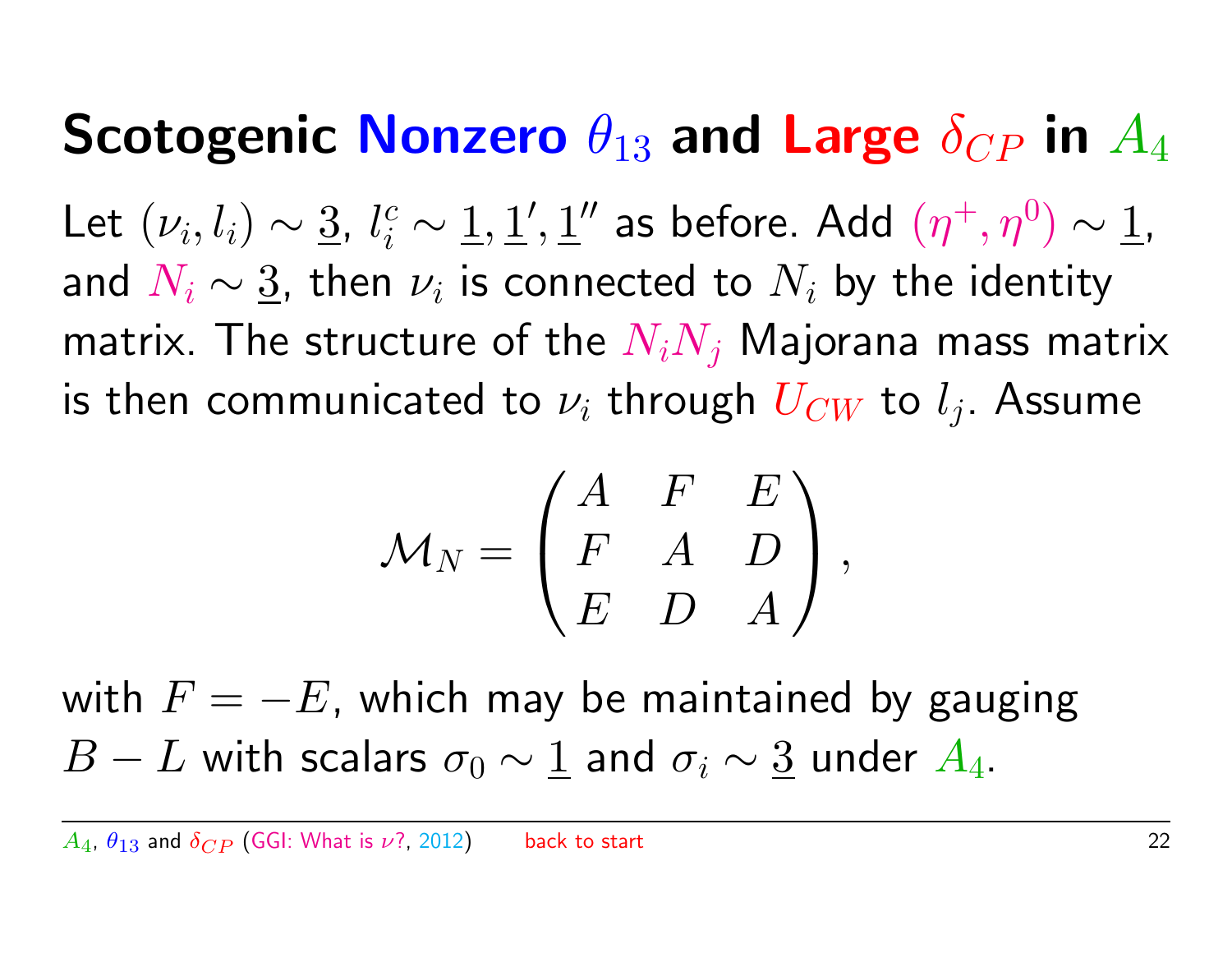The breaking of  $A_4$  is accompanied by soft terms respecting the interchange symmetry  $\sigma_1 \rightarrow \sigma_1$ ,  $\sigma_2 \rightarrow -\sigma_3$ ,  $\sigma_3 \rightarrow -\sigma_2$ . In the tribimaximal basis,

$$
\mathcal{M}_N^{(1,2,3)} = \begin{pmatrix} A+D & 0 & 0 \\ 0 & A & C \\ 0 & C & A-D \end{pmatrix},
$$

where  $C=(E-F)/\sqrt{2}$  $\sqrt{2} = \sqrt{2}E$ . Rescale  $M_k$  so that

$$
m'_k = \frac{1}{M_k} \left( \ln \frac{M_k^2}{m_0^2} - 1 \right).
$$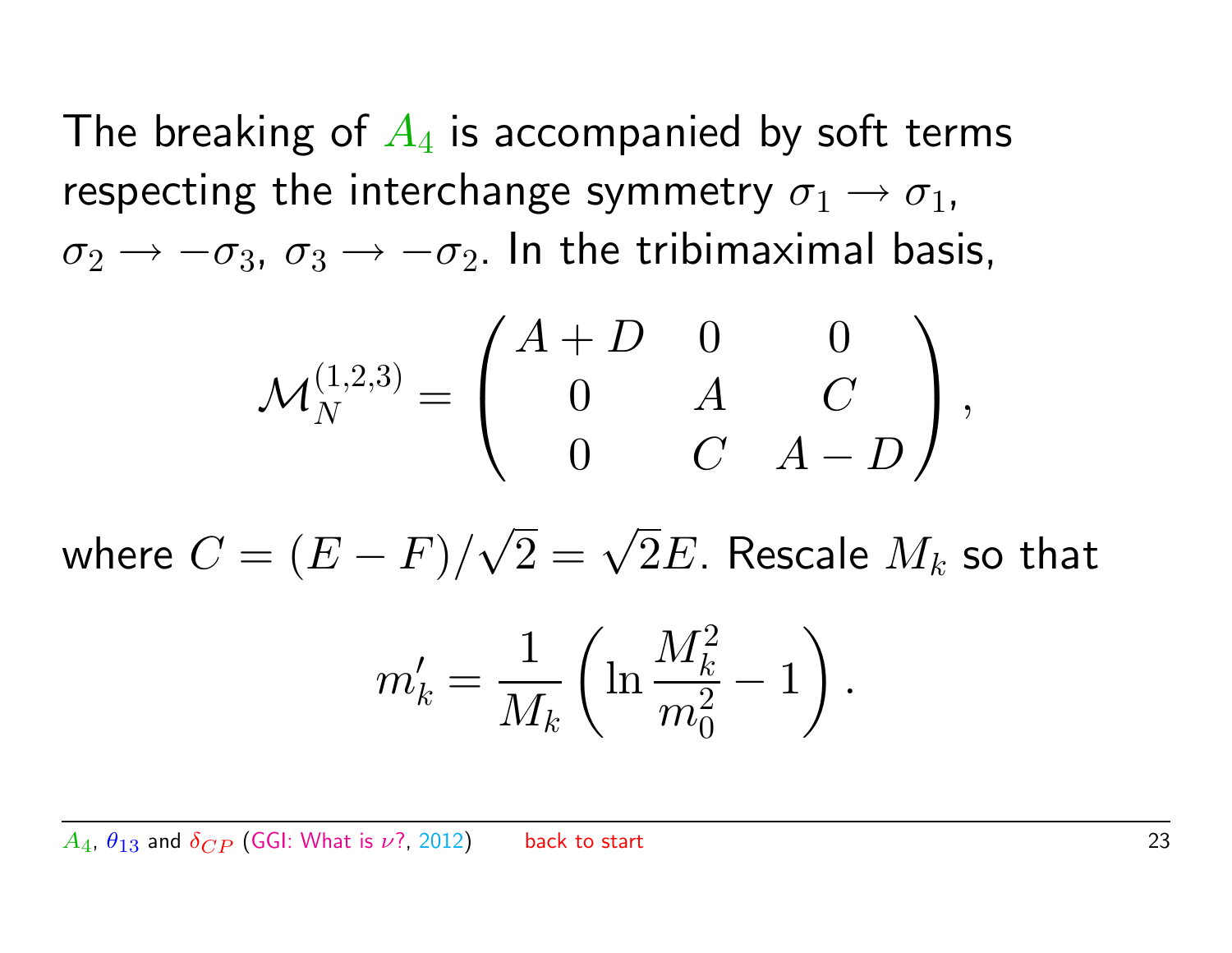InputStream="block">InputStream="right: \Delta m\_{21}^2 = 7.59 \times 10^{-5} \, \text{eV}^2.

\n
$$
\Delta m_{32}^2 = 2.45 \times 10^{-3} \, \text{eV}^2.
$$

Five representation solutions for  $\sin^2 2\theta_{23} = 0.96$  and  $\sin^2 2\theta_{13} = 0.10$ . [Ma/Natale/Rashed(2012)]

| solution | Im(D) | class     | $\tan \delta_{CP}$ | $m_{ee}$ |
|----------|-------|-----------|--------------------|----------|
|          |       | ΙH        | 2.05               | 0.020    |
| Н        | Re(D) | ΙH        | 4.64               | 0.022    |
| Ш        |       | <b>NH</b> | 3.59               | 0.002    |
| IV       |       | QD        | 2.20               | 0.046    |
|          | Re(D) | JD        | 1.84               | 0.051    |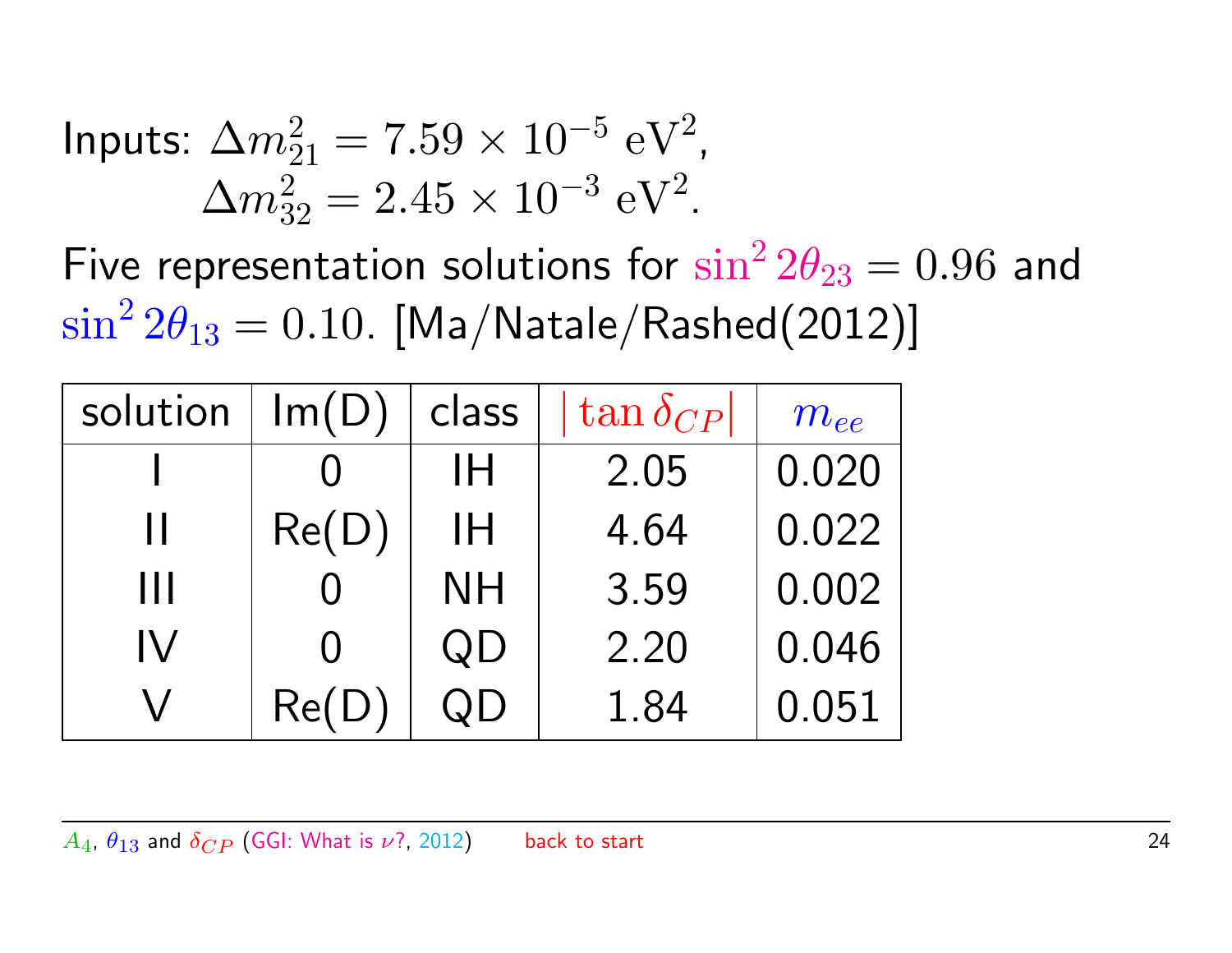

Neutrino masses and  $m_{ee}$  for inverted hierarchy with  $Im(D)=0$  and  $sin^2 2\theta_{23} = 0.96$ .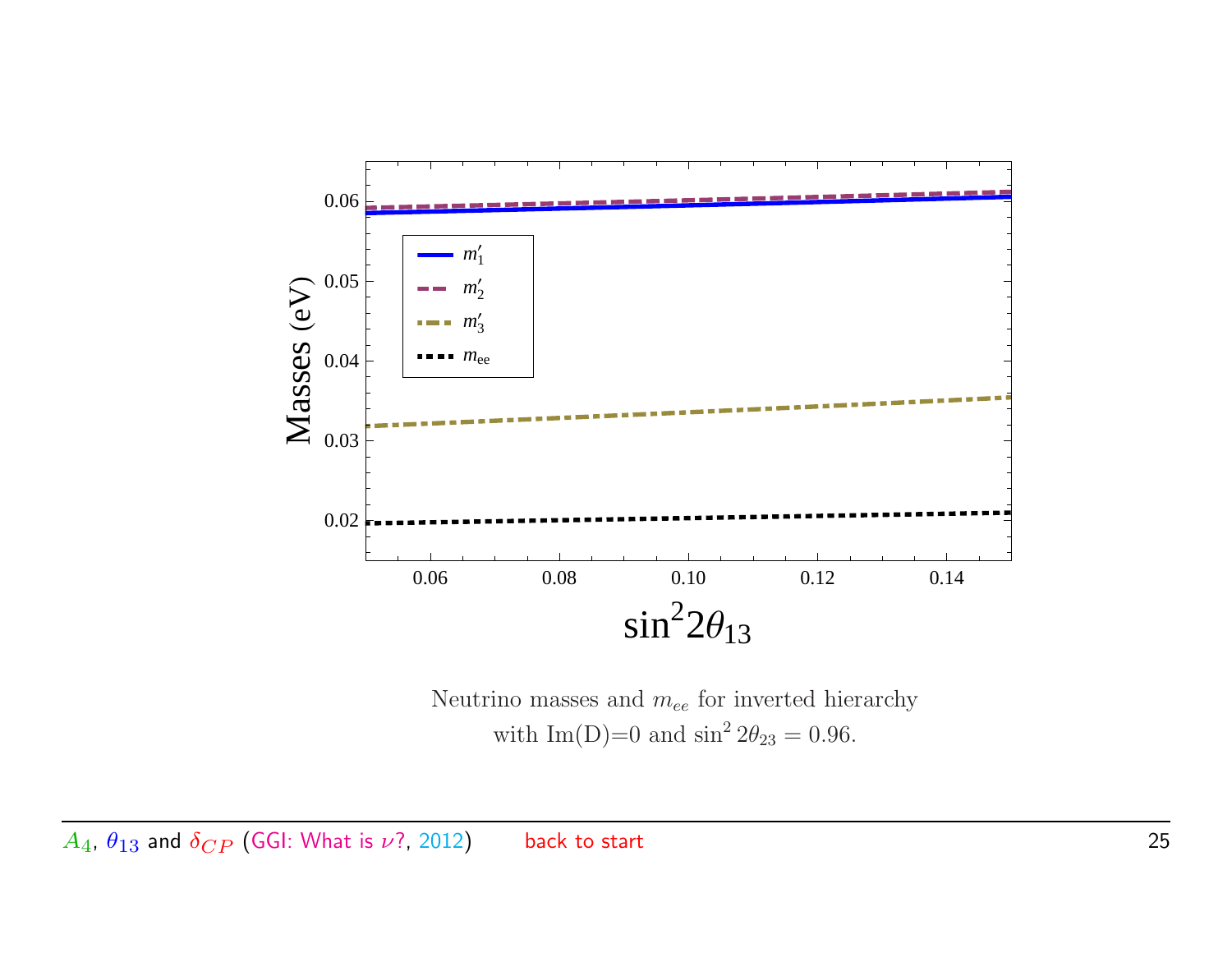

Neutrino masses and  $m_{ee}$  for inverted hierarchy with  $Im(D)=Re(D)$  and  $sin^2 2\theta_{23} = 0.92$ .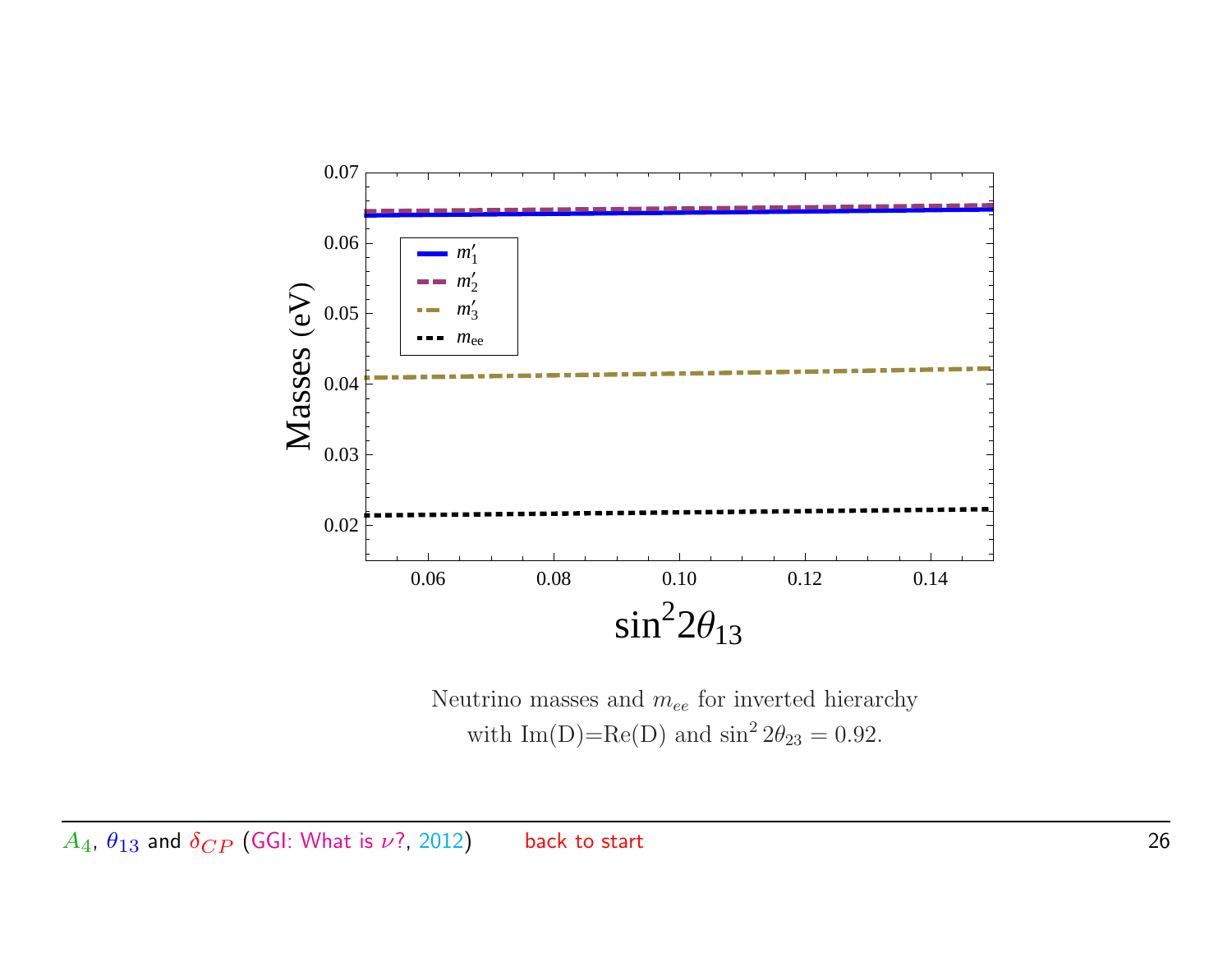

Neutrino masses and  $m_{ee}$  for normal hierarchy with  $Im(D)=0$  and  $sin^2 2\theta_{23} = 0.96$ .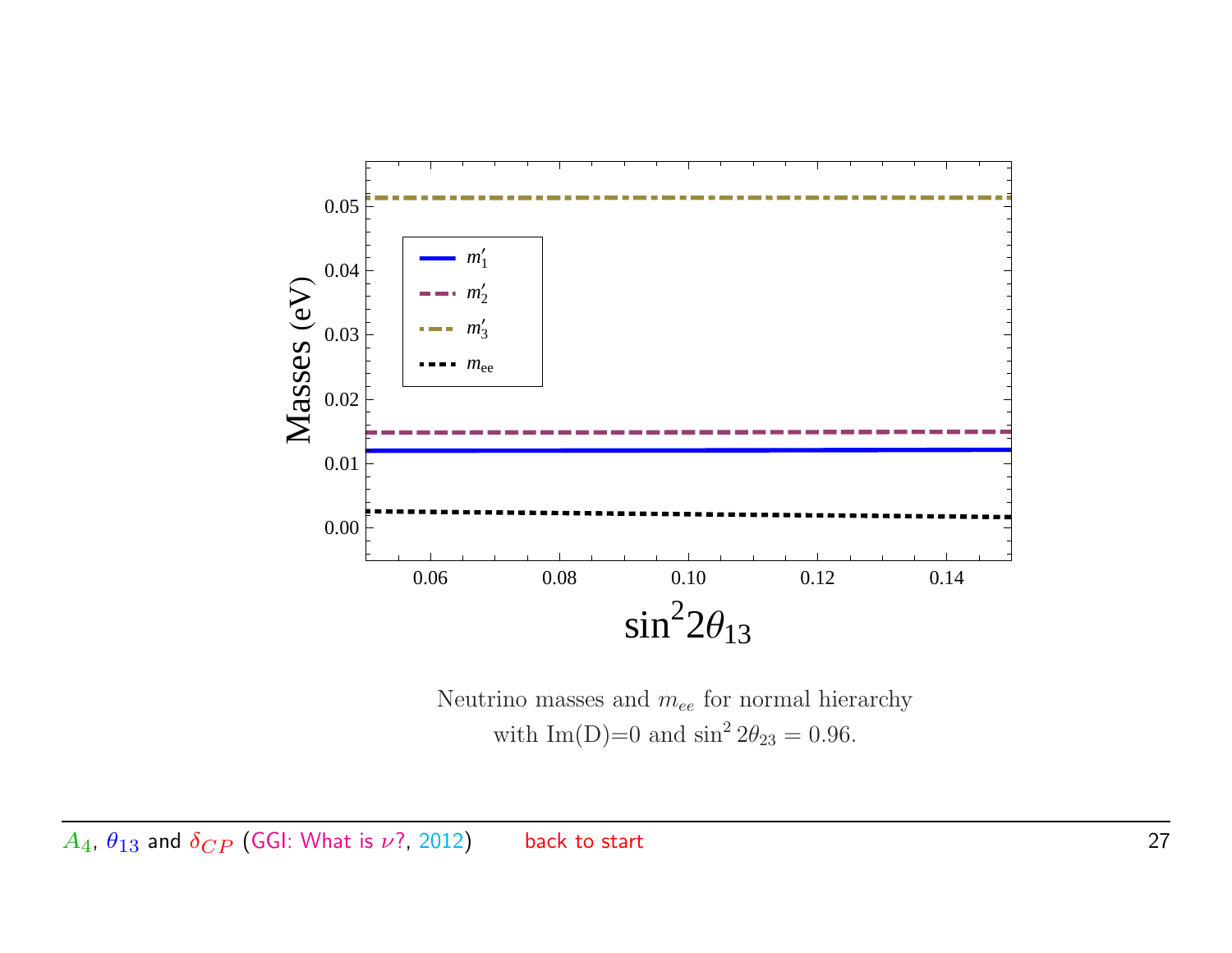

Neutrino masses and  $m_{ee}$  for quasi-degenerate normal ordering with  $Im(D)=0$  and  $sin^2 2\theta_{23} = 0.96$ .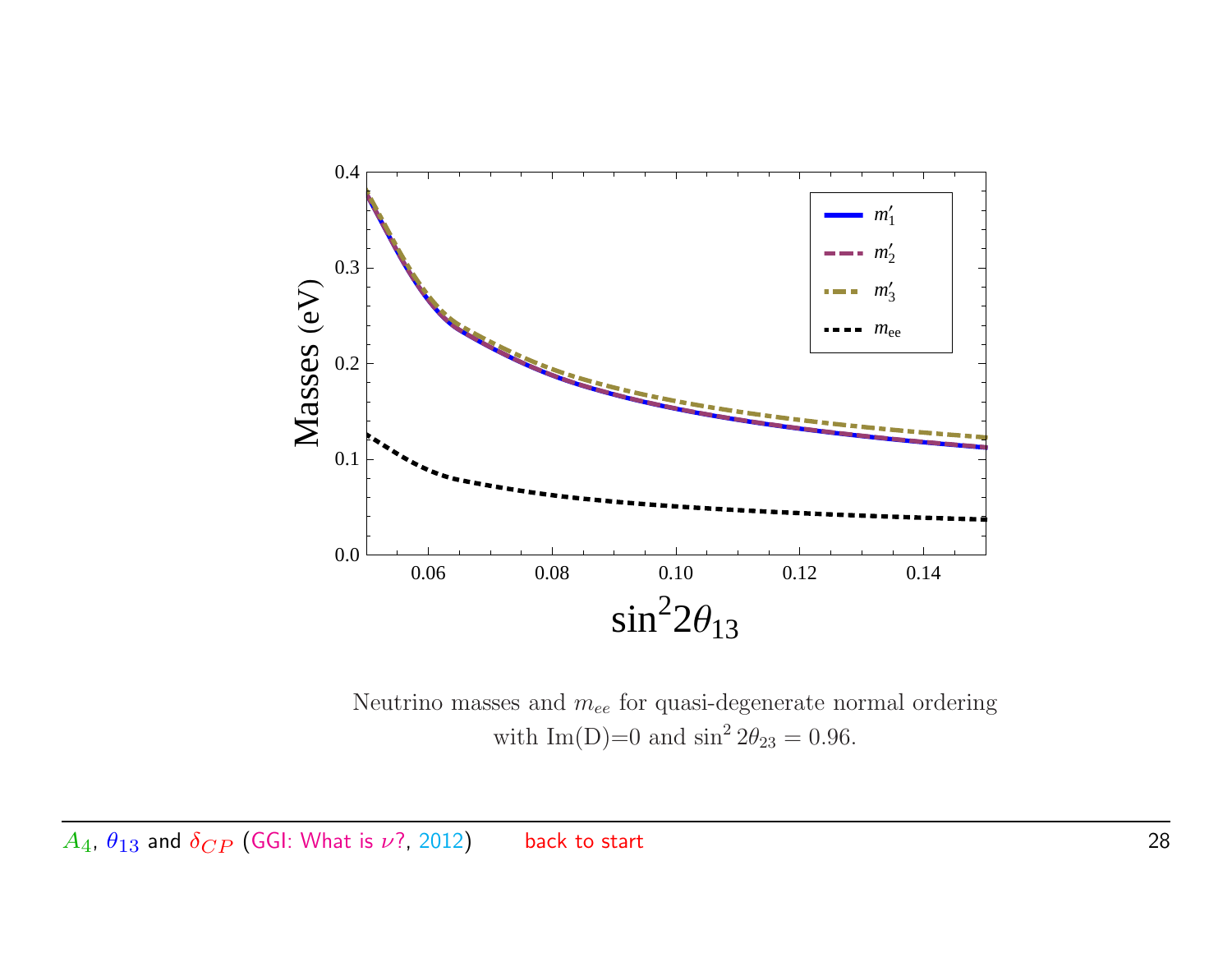

Neutrino masses and  $m_{ee}$  for quasi-degenerate normal ordering with  $Im(D)=Re(D)$  and  $sin^2 2\theta_{23} = 0.96$ .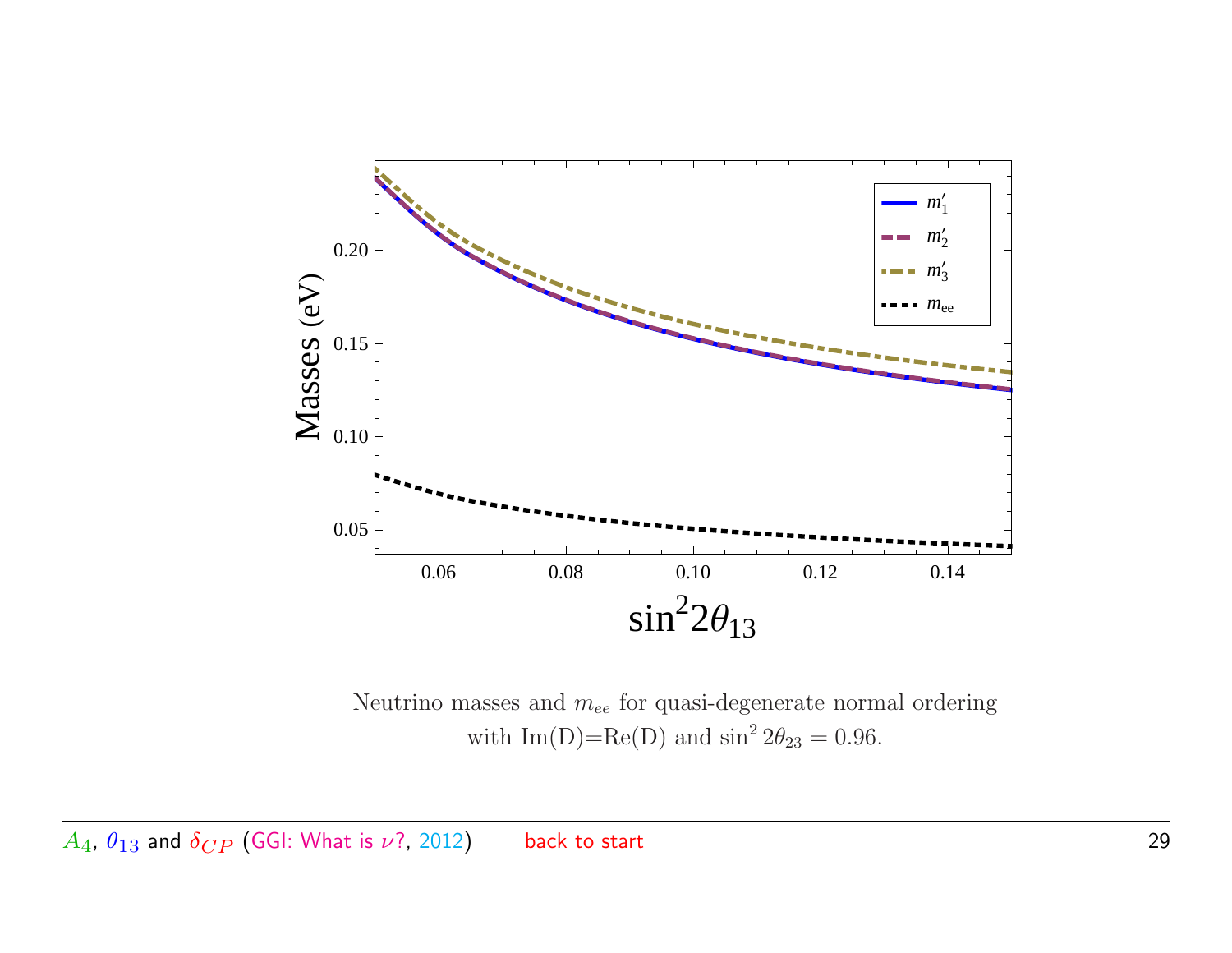

 $|\tan \delta_{CP}|$  versus  $\sin^2 2\theta_{13}$  for  $\sin^2 2\theta_{23} = 0.92$ .